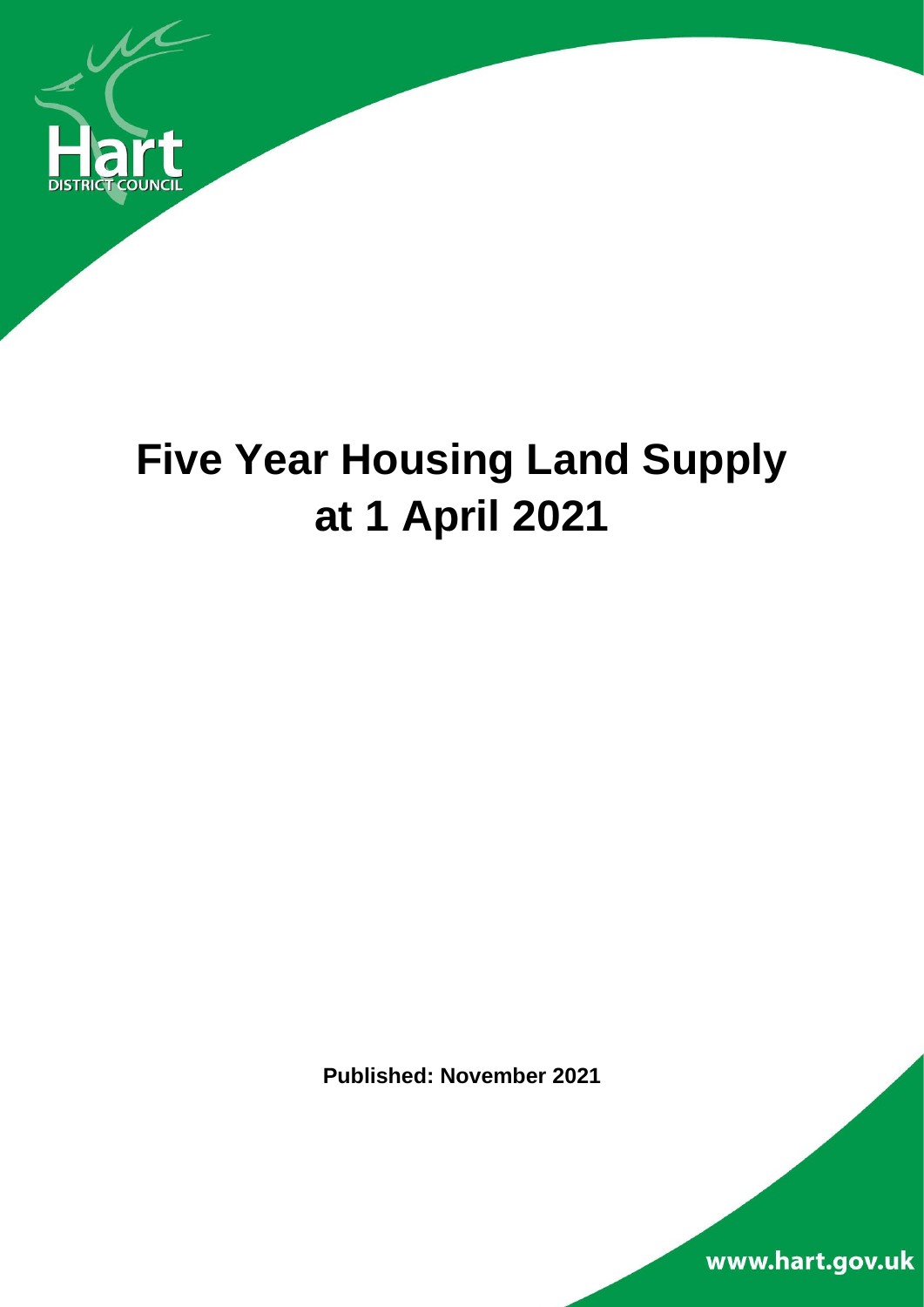### **Contents**

| 1. | <b>Introduction</b>                                         | 3                |
|----|-------------------------------------------------------------|------------------|
| 2. | The Five-Year Housing Requirement                           | $\mathbf{3}$     |
| 3. | <b>Housing Supply</b>                                       | $\mathbf{3}$     |
|    | Deliverable sites of 1 to 9 homes                           | $\boldsymbol{4}$ |
|    | Deliverable sites of 10 to 99 homes                         | $\overline{4}$   |
|    | Deliverable sites of 100 or more homes                      | 5                |
|    | <b>Windfall allowance</b>                                   | 5                |
|    | Total supply of homes over five-year period                 | 6                |
| 4. | The Five-Year Housing Land Supply Calculation               | $\overline{7}$   |
| 5. | <b>Housing Trajectory</b>                                   | $\overline{7}$   |
|    | Appendix 1: Housing completions 2014 to 2021                | 8                |
|    | Appendix 2: Applying an Appropriate Buffer                  | 9                |
|    | Appendix 3: Deliverable sites of 1-9 homes at 1 April 2021  | 10               |
|    | Appendix 4: Deliverable sites of 10 to 99 homes             | 14               |
|    | Appendix 5: Delivery rates for sites of 10 to 99 homes      | 15               |
|    | Appendix 6: Deliverable sites of 100 or more homes          | 17               |
|    | Appendix 7: Delivery rates for sites of 100 or more homes   | 19               |
|    | <b>Appendix 8: Windfall allowance</b>                       | 21               |
|    | <b>Introduction</b>                                         | 21               |
|    | Methodology                                                 | 21               |
|    | Sites removed from the completions data                     | 23               |
|    | Windfall allowance for small sites of 1 to 9 homes          | 27               |
|    | Windfall allowance for large sites of 10 to 99 homes        | 29               |
|    | Appendix 9: Housing Trajectory 2014 to 2032 at 1 April 2021 | 30               |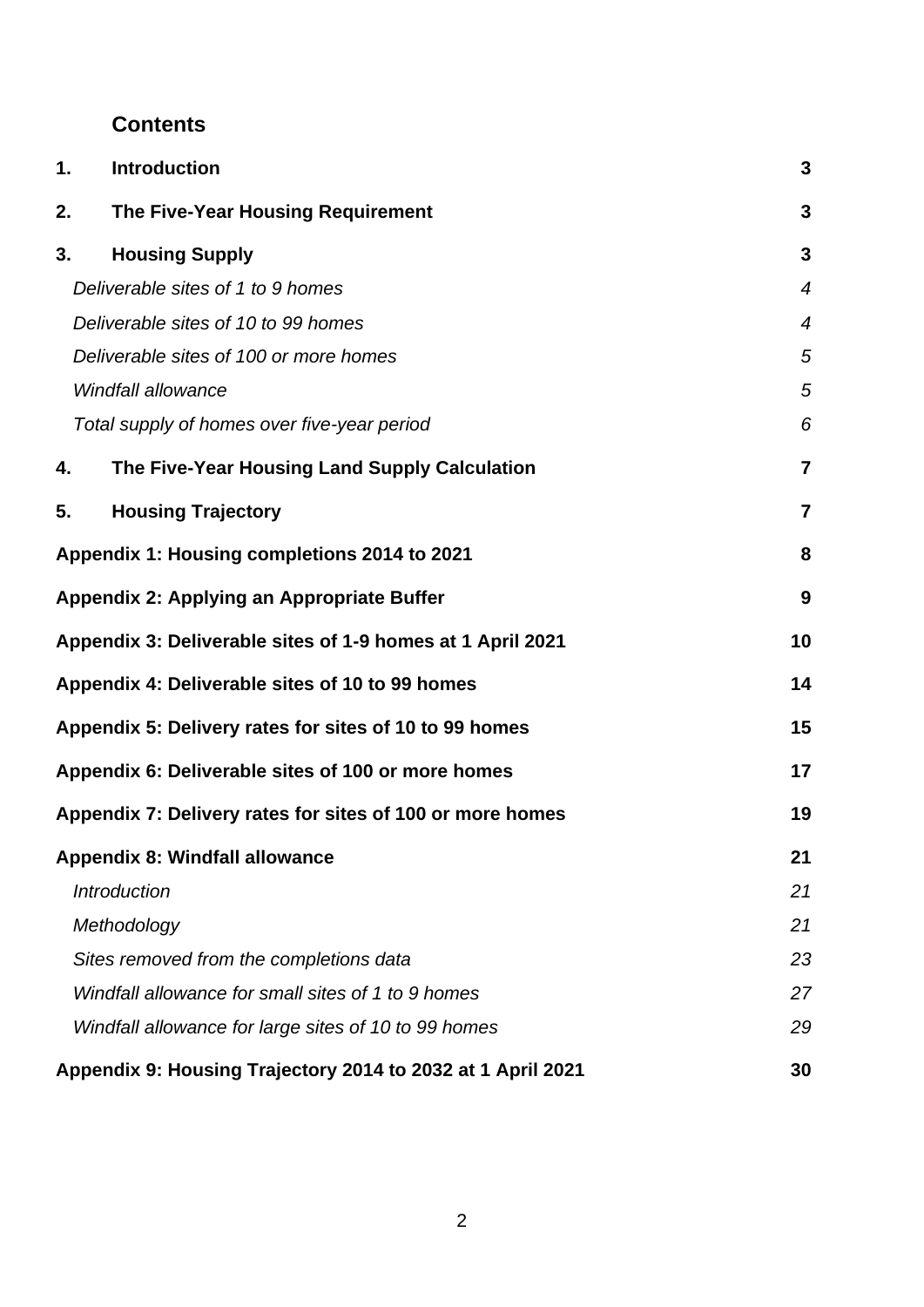# **1. Introduction**

- 1.1 This paper sets out Hart District's five-year supply of housing land at 1 April 2021. It establishes Hart's five-year housing requirement (i.e. the number of homes required to be built over the next five years) and compares that to the housing supply, from specific, deliverable sites, and from a windfall allowance.
- 1.2 The paper concludes that Hart has a surplus supply of 1,203 homes over the next five years, or 10.4 years supply. A housing trajectory for the full local plan period from 2014 to 2032 is also provided (see Appendix 9).

# **2. The Five-Year Housing Requirement**

- 2.1 The Hart Local Plan (Strategy and Sites) 2032, adopted on 30 April 2020, includes a housing requirement of 423 homes per annum over the plan period 2014 to 2032 (Policy SS1) – a total of 7,614 homes.
- 2.2 The five-year housing requirement is calculated by multiplying the 423 homes per annum by five years, subtracting past over-provision since 2014 (the start of the plan period - see **Appendix 1**) and then adding a 5% buffer as required by the [National Planning Policy Framework](https://www.gov.uk/guidance/national-planning-policy-framework) (see **Appendix 2**).

```
Five-year housing requirement = [(423 x 5) – 1,052] x 1.05
```
### **= 1,116 homes (223 per annum)**

2.3 The next sections set out the anticipated supply of housing over the next five years and compares that to the five-year requirement.

# **3. Housing Supply**

- 3.1 Hart's five-year housing supply comprises specific 'deliverable' sites and a windfall allowance.
- 3.2 Deliverable sites and windfall sites are defined in the NPPF 2021 Glossary:

*Deliverable: To be considered deliverable, sites for housing should be available now, offer a suitable location for development now, and be achievable with a realistic prospect that housing will be delivered on the site within five years. In particular:* 

*a) sites which do not involve major development and have planning permission, and all sites with detailed planning permission, should*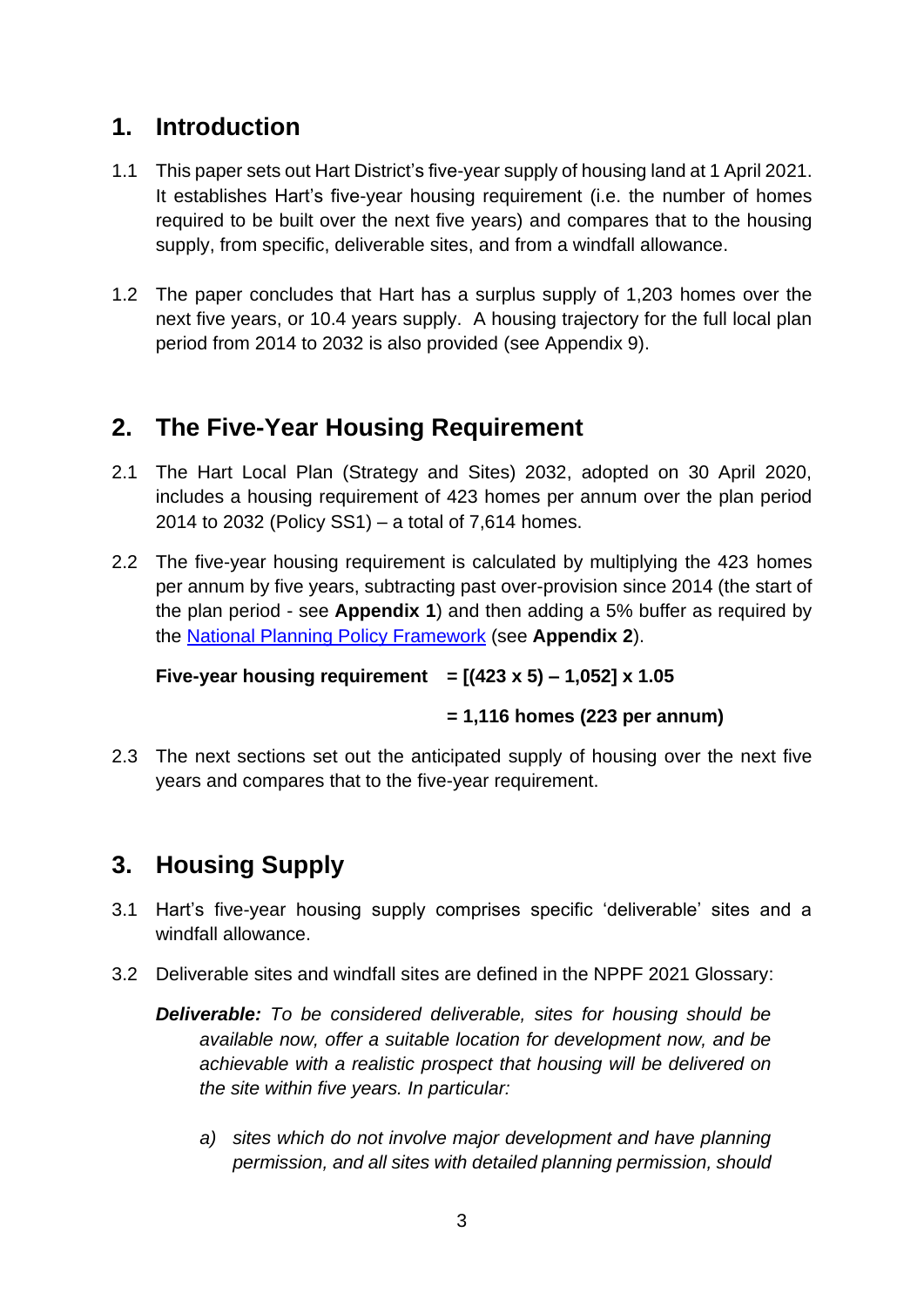*be considered deliverable until permission expires, unless there is clear evidence that homes will not be delivered within five years (for example because they are no longer viable, there is no longer a demand for the type of units or sites have long term phasing plans).* 

*b) where a site has outline planning permission for major development, has been allocated in a development plan, has a grant of permission in principle, or is identified on a brownfield register, it should only be considered deliverable where there is clear evidence that housing completions will begin on site within five years.*

*Windfall sites: Sites not specifically identified in the development plan.*

### **Deliverable sites of 1 to 9 homes**

- 3.3 At the 1 April 2021 there are **131** homes on deliverable sites of 1 to 9 homes. These sites are listed at **Appendix 3**.
- 3.4 All of these sites benefit from detailed planning permission or have a prior approval with SPA mitigation secured where needed<sup>1</sup>. All the homes on these sites are expected to be completed within 5 years. Those that have started are expected to be built out in 2021/22. Those not started are expected to be built out in 2022/23 and 2023/24.

### **Deliverable sites of 10 to 99 homes**

- 3.5 Sites of 10 to 99 homes with planning permission, or prior approval with SPA mitigation where needed, are listed in detail at **Appendix 4.**
- 3.6 At the 1 April 2021 a total of 171 homes had an outstanding planning permission on these sites.
- 3.7 All of these sites benefit from detailed planning permission or have prior approval with SPA mitigation where needed. The delivery rates on these sites are set out at **Appendix 5**. All are expected to be built out within five years.

<sup>1</sup> SPA mitigation refers to Suitable Alternative Natural Greenspace (SANG) and contributions to Strategic Access Management and Monitoring (SAMM) to avoid or mitigate recreational impacts on the Thames Basin Heaths Special Protection Area.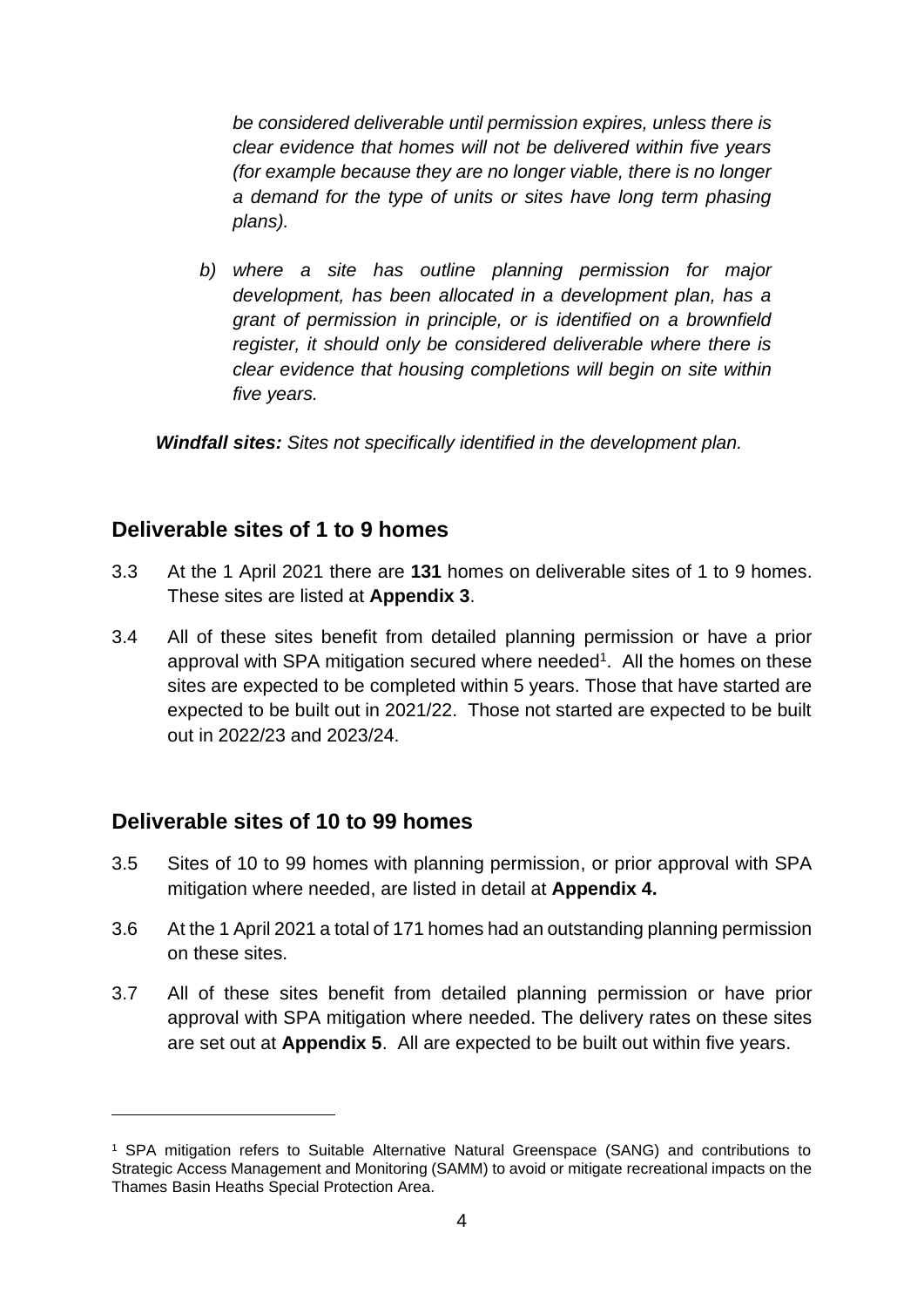### **Deliverable sites of 100 or more homes**

- 3.8 Sites of 100 or more homes with planning permission, or prior approval with SPA mitigation where needed, are listed in detail at **Appendix 6.**
- 3.9 At the 1 April 2021 a total of 1,817 homes had an outstanding planning permission on these sites.
- 3.10 All but two of these sites benefit from detailed planning permission, or prior approval with SPA mitigation where needed. The two exceptions are Hartland Village and Land North of Netherhouse Copse. Both these sites have early phases with detailed planning permission, and subsequent phases that currently only have outline permission. Development has started at both these sites and will extend beyond five years.
- 3.11 The delivery rates for sites of 100 or more homes are set out at **Appendix 7**.
- 3.12 In the case of Hartland Village, 46 homes were completed in 2020/21 which have been accounted for in the completion figures. Build-out will extend beyond 2032 (the end of the plan period).

### **Windfall allowance**

- 3.13 Windfall sites are sites not specifically identified in the development plan. The NPPF states that an allowance can be made for windfall sites as part of anticipated supply (paragraph 71).
- 3.14 Planning applications on such sites are regularly submitted and approved in Hart, and this is expected to continue. Policy SS1 in the Hart Local Plan 2032 allows for windfall development within settlement boundaries and, in certain circumstances, in the countryside (see HLP32 Policy NBE1 Development in the Countryside).
- 3.15 **Appendix 8** sets out the approach to windfall sites in full and concludes that a windfall rate of 100 homes per annum (50 per annum on sites of 1 to 9 units, and 50 per annum on sites of 10 to 99 units) is considered reasonable whilst also being cautious to avoid over-reliance on unidentified sites.
- 3.16 The approach to a windfall allowance is based on past trends which have been adjusted to avoid the inclusion of sites that would unlikely be permitted under current policies. A further precautionary discount was then applied to the 'adjusted' trend data, recognising the uncertainties that exist when extrapolating an annual average figure forward.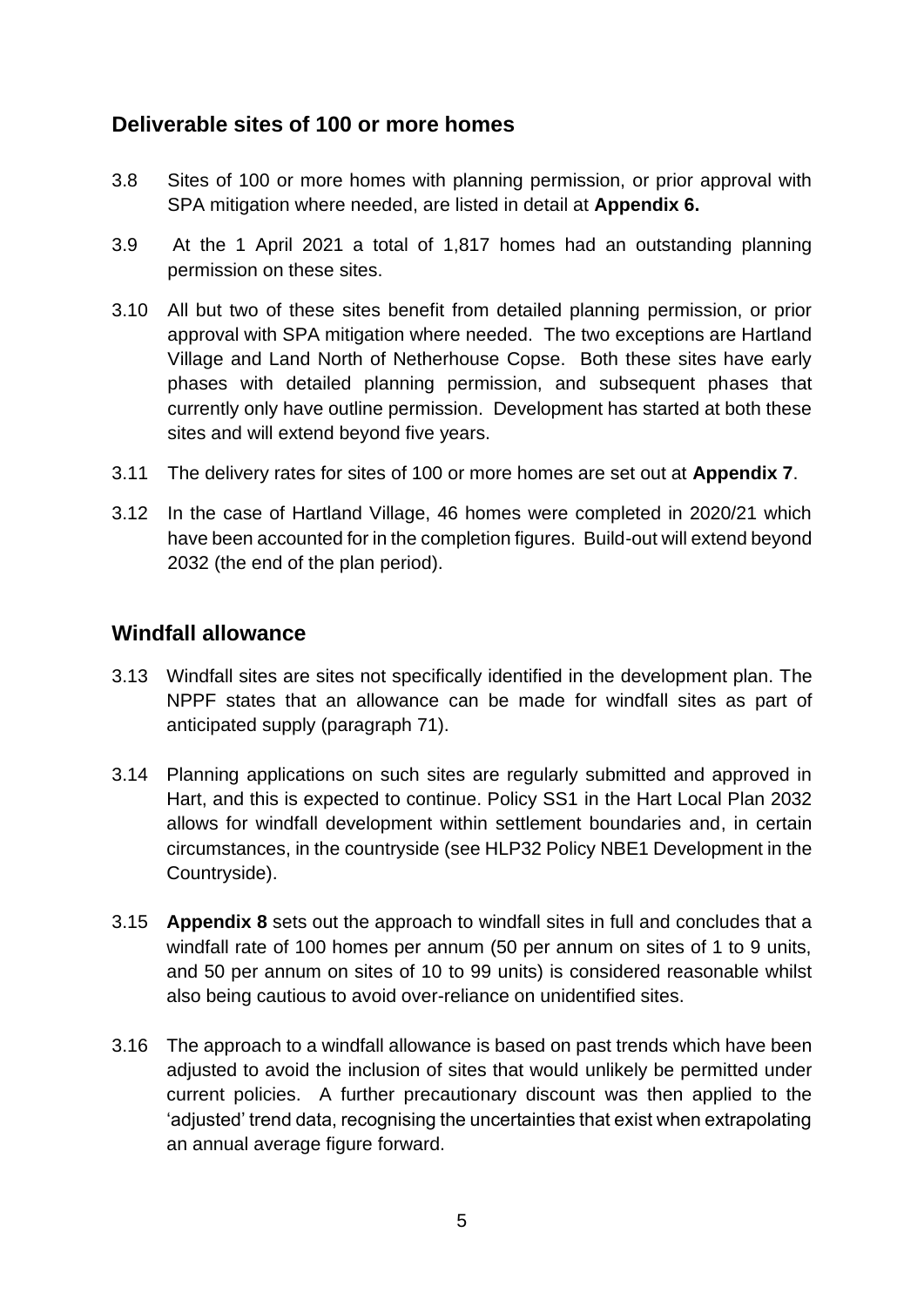- 3.17 No windfall allowance is made for sites of 100 or more homes as these are unusual and unlikely to come forward on a reliable or regular basis under adopted local plan policies, though they are not ruled out.
- 3.18 To avoid double counting with planning permissions, no windfall rate has been included in the first three years of the five-year supply. It is assumed that any homes completed in those years will already have planning permission. This is a cautious approach as in practice some windfalls not currently with permission may be built during this period, particularly in year 3.

### **Total supply of homes over five-year period**

3.19 Table 1 summarises the supply of homes over the next five years.

**2021/22 2022/23 2023/24 2024/25 2025/26 Total** Deliverable sites of 1 to 9  $\frac{1}{2}$  homes homes  $\begin{vmatrix} 49 & 50 \\ 0 & 32 \end{vmatrix}$  0  $\begin{vmatrix} 0 & 0 \\ 0 & 131 \end{vmatrix}$ Windfall allowance for  $\frac{1}{\text{Sites of 1 to 9 homes}}$  0 0 0 50 50 100 Deliverable sites of 10 to  $\frac{1}{2}$ <br>99 homes 64 | 107 | 0 | 0 | 0 | 171 Windfall allowance for  $\frac{1}{2}$  sites of 10 to 99 homes  $\begin{vmatrix} 0 & 0 \\ 0 & 0 \end{vmatrix}$  0  $\begin{vmatrix} 50 & 50 \\ 0 & 50 \end{vmatrix}$  100

Deliverable sites of 100 of  $\begin{vmatrix} 528 & 432 \\ 92 & 361 \end{vmatrix}$  282  $\begin{vmatrix} 214 & 1,817 \\ 214 & 1,817 \end{vmatrix}$ 

**Total 641 589 393 382 314 2,319**

**Table 1: Supply of homes over the five-year period**

Deliverable sites of 100 or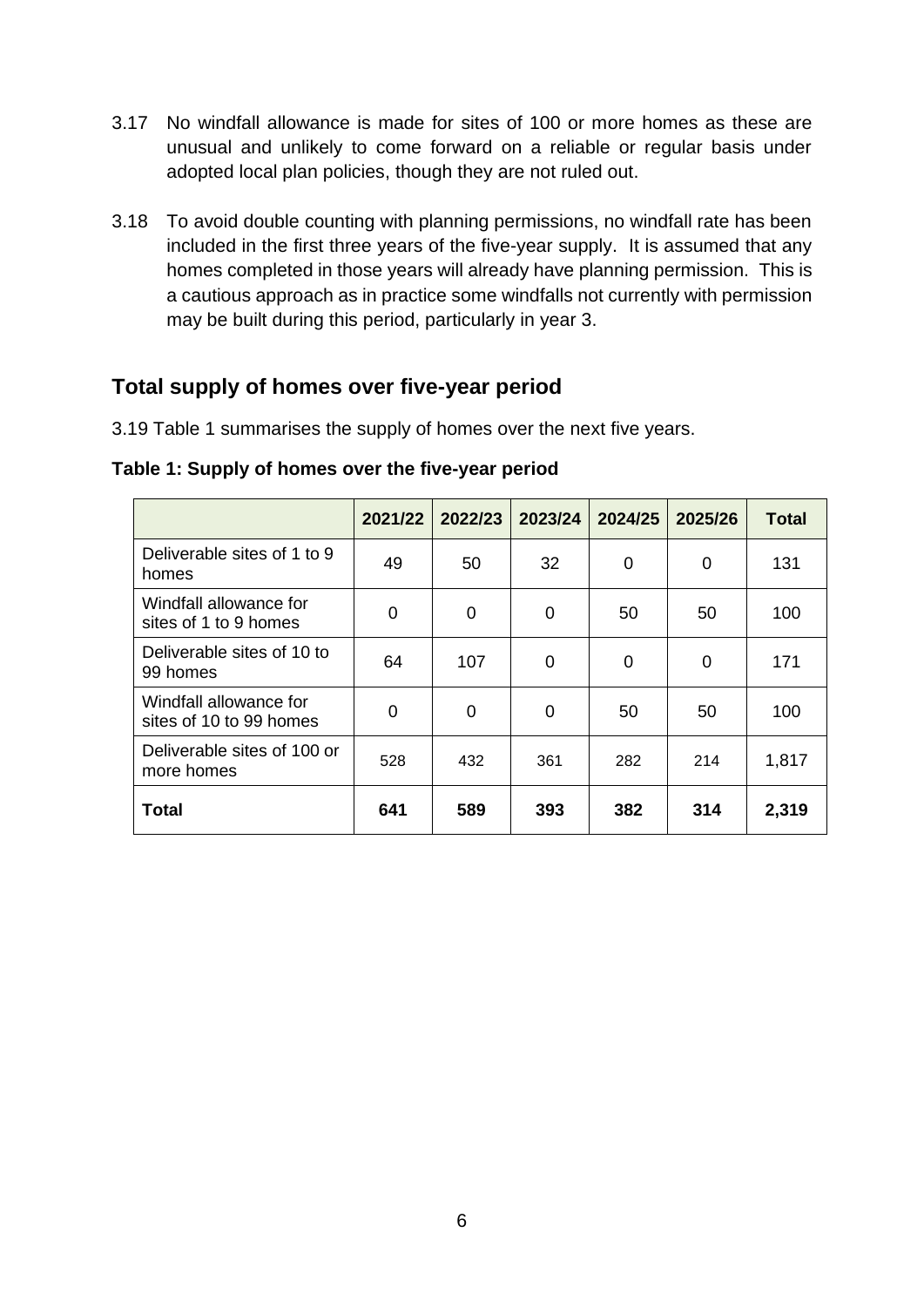# **4. The Five-Year Housing Land Supply Calculation**

4.1 Table 2 sets out the five-year land supply calculation using the information set out within this position statement.

|                       |                                                                 | <b>Total</b> | <b>Annual</b> |  |  |  |  |
|-----------------------|-----------------------------------------------------------------|--------------|---------------|--|--|--|--|
|                       | <b>Housing Requirement</b>                                      |              |               |  |  |  |  |
| A                     | Total local plan housing requirement 2014-2032                  | 7,614        |               |  |  |  |  |
| B                     | Five-year residual housing requirement including<br>a 5% buffer | 1,116        | 223           |  |  |  |  |
| <b>Housing Supply</b> |                                                                 |              |               |  |  |  |  |
| C                     | Deliverable sites of 1 to 9 homes                               | 131          |               |  |  |  |  |
| D                     | Deliverable sites of 10 or more homes                           | 1,988        |               |  |  |  |  |
| Е                     | Windfall allowance                                              | 200          |               |  |  |  |  |
| F                     | Total Supply $(C + D + E)$                                      | 2,319        |               |  |  |  |  |
| G                     | <b>Surplus provision (F - B)</b>                                | 1,203        |               |  |  |  |  |
| H                     | Number of Years Supply (F / 223)                                | 10.4         |               |  |  |  |  |

**Table 2: Hart District Council Five-Year Housing Land Supply at 1 April 2021**

# **5. Housing Trajectory**

5.1 Hart's Housing Trajectory for the whole plan period of 2014 to 2032 is shown at **Appendix 9**. Those homes shown for years 2021/22 to 2025/26 form the five-year housing land supply.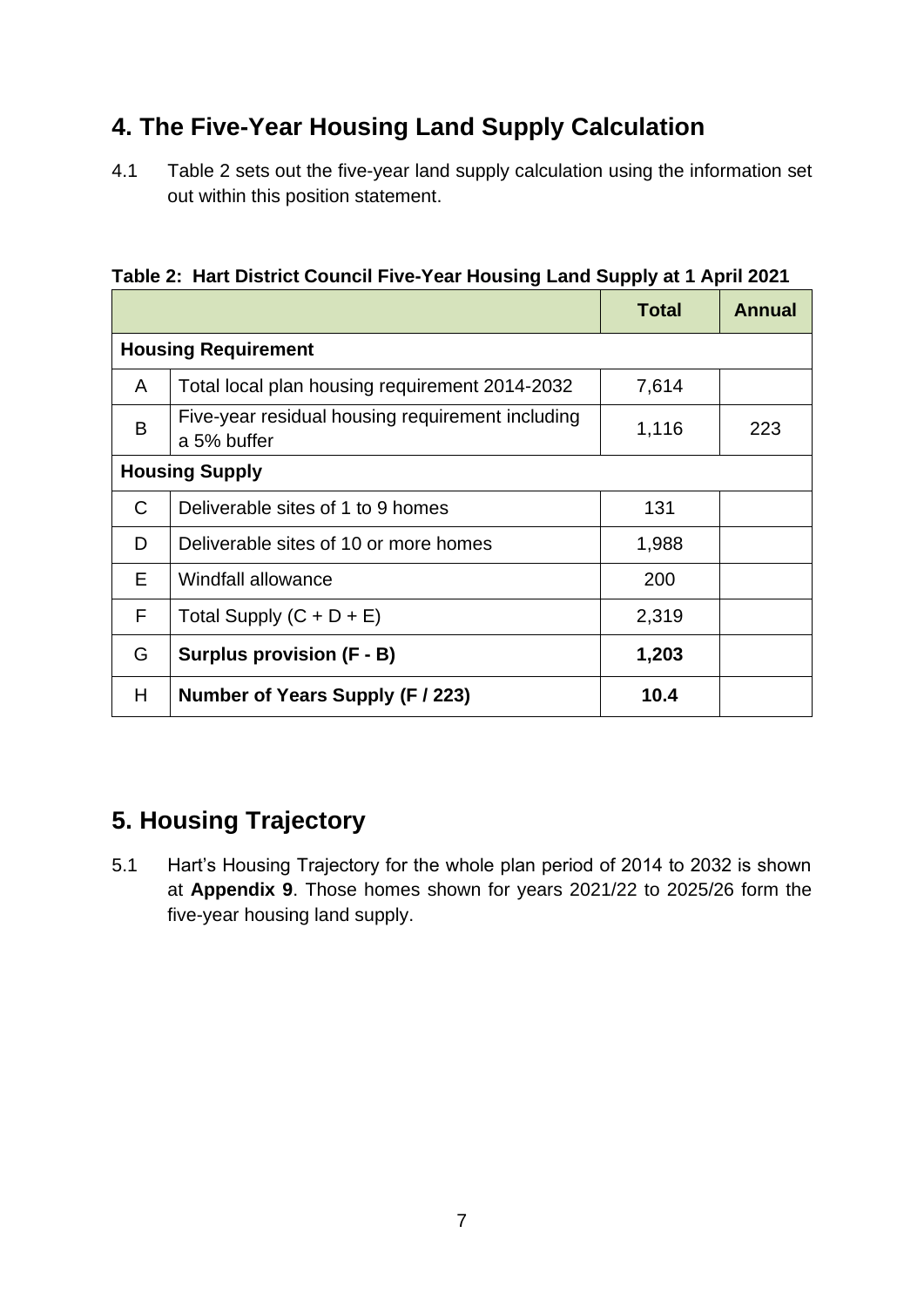# **Appendix 1: Housing completions 2014 to 2021**

1. Housing completions in Hart since 1<sup>st</sup> April 2014, the start of the HLP32 plan period, are set out below. These figures are all net - they take account of losses through demolition, conversion or change of use.

| Year         | <b>Annual average</b><br>number of homes<br>required | Net number of<br>completions | <b>Deficit or surplus</b> |
|--------------|------------------------------------------------------|------------------------------|---------------------------|
| 2014/15      | 423                                                  | 338                          | -85                       |
| 2015/16      | 423                                                  | 705                          | 282                       |
| 2016/17      | 423                                                  | 623                          | 200                       |
| 2017/18      | 423                                                  | 551                          | 128                       |
| 2018/19      | 423                                                  | 608                          | 185                       |
| 2019/20      | 423                                                  | 607                          | 184                       |
| 2020/21      | 423                                                  | 581                          | 158                       |
| <b>Total</b> | 2,961                                                | 4,013                        | $+1,052$                  |

**Table A1.1 Net housing completions 1 April 2014 – 31 March 2021**

- 2. The annual information on housing completions and outstanding commitments is compiled by Hampshire County Council on behalf of and working with Hart. Evidence about completions is based on a combination of desk-based assessment primarily building control records, supplemented by site visits.
- 3. Completions data can be requested by contacting [planningpolicy@hart.gov.uk](mailto:planningpolicy@hart.gov.uk)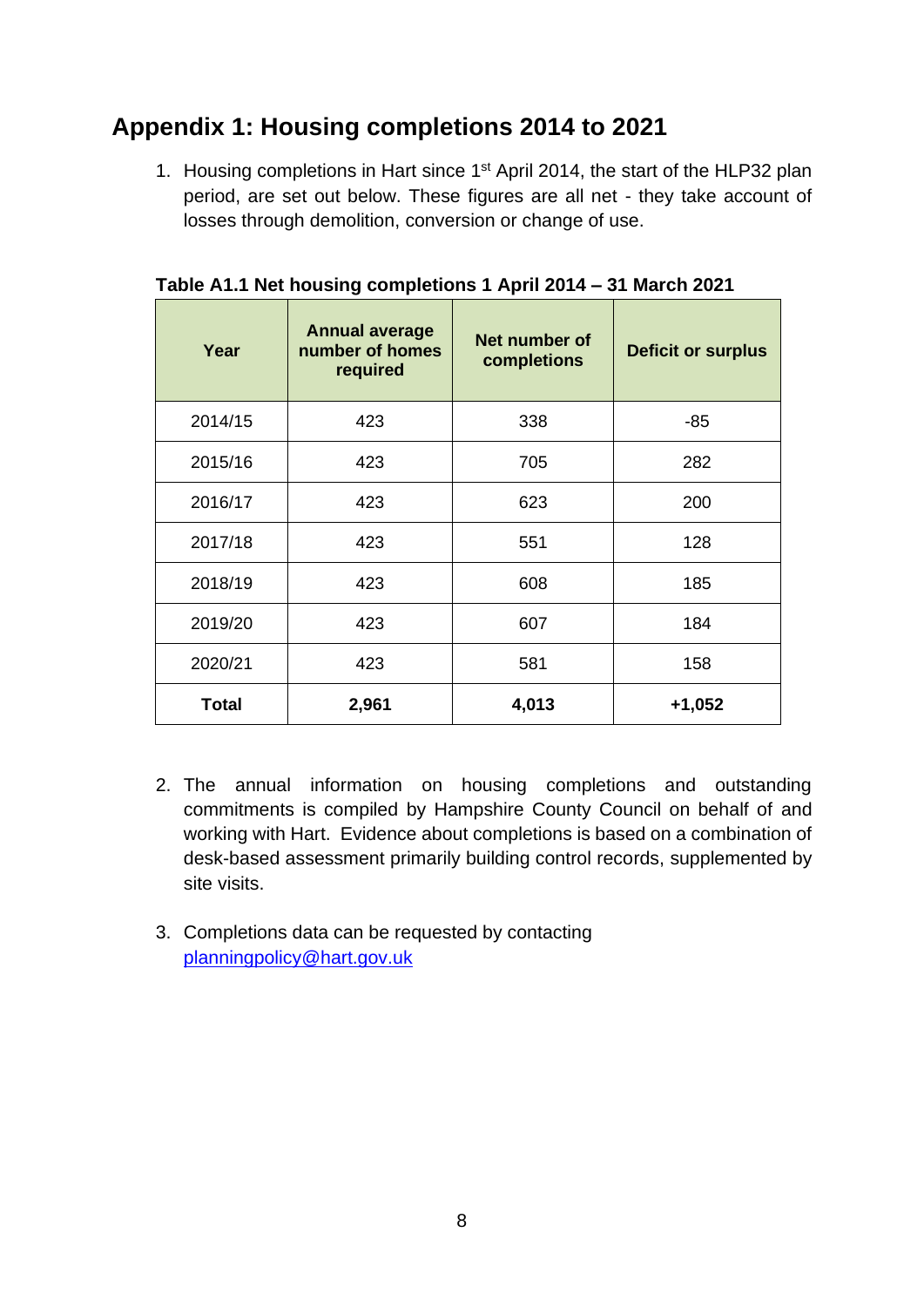# **Appendix 2: Applying an Appropriate Buffer**

- 1. A 5% buffer has been added to Hart's residual housing requirement (the residual housing requirement is the total housing requirement over the plan period minus completions since the start of the plan period). This is required by paragraph 74 of the 2021 NPPF to ensure choice and competition in the market for land.
- 2. Where local planning authorities wish to demonstrate a five-year supply of deliverable sites through an annual position statement or recently adopted plan, verified by the Planning Inspectorate (PINS), a buffer of 10% should instead be included to account for any fluctuations in the market during that year. This document does not constitute an annual position statement for submission to PINS for examination, and so a 10% buffer is not used.
- 3. Where there has been significant under delivery of housing over the previous three years, local planning authorities should instead include a 20% buffer to improve the prospect of achieving the planned supply. Under-delivery is measured by a Housing Delivery Test result of less than 85%. Hart's Housing Delivery Test result for 2020 is 201% and so a 20% buffer is not required.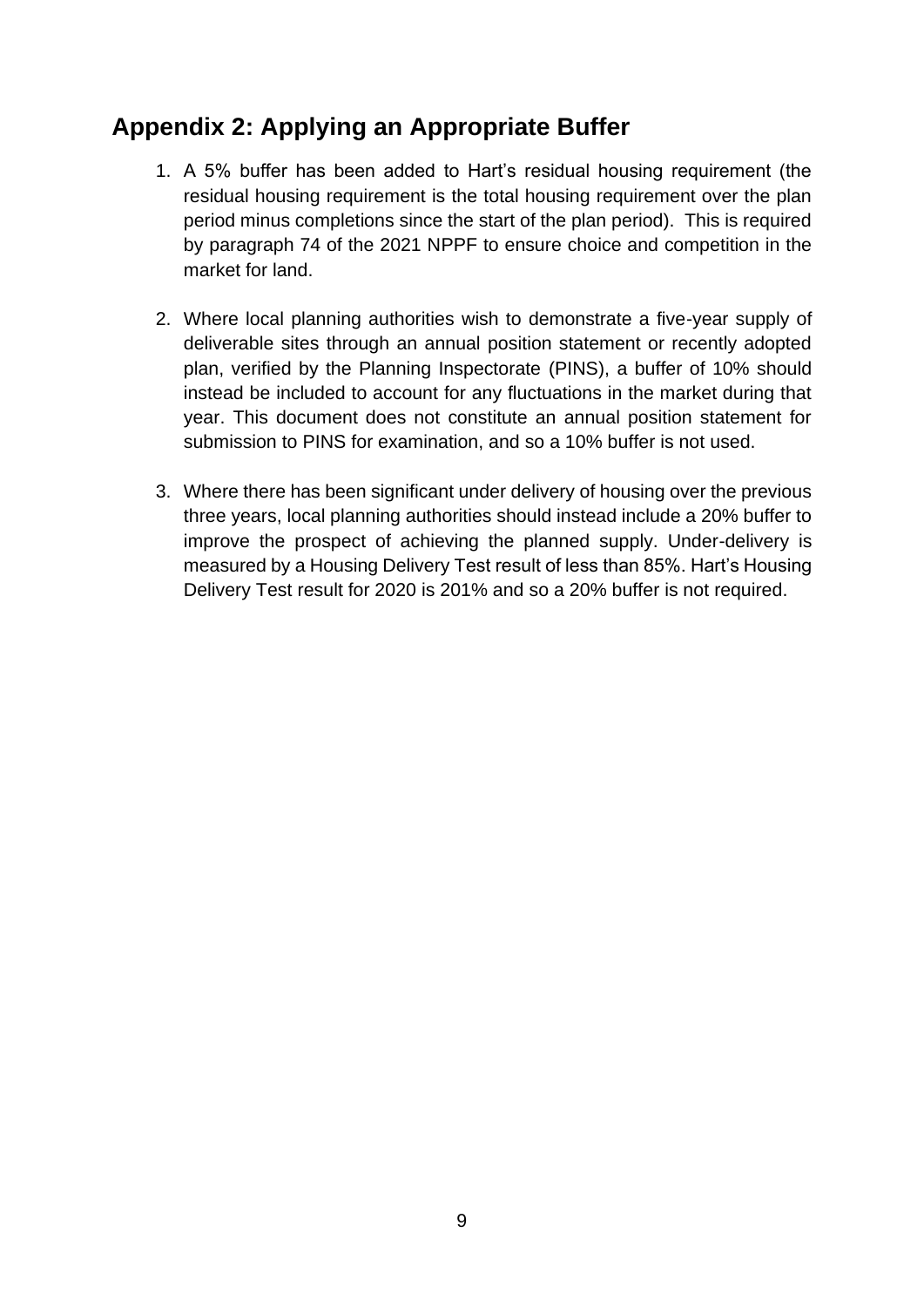| Homes with outstanding permission (including deliverable prior approvals) at 1 April 2021 on sites of 1-9 homes |                                                                      |                                        |                            |                                   |                 |  |  |  |  |  |  |  |
|-----------------------------------------------------------------------------------------------------------------|----------------------------------------------------------------------|----------------------------------------|----------------------------|-----------------------------------|-----------------|--|--|--|--|--|--|--|
| <b>Application</b><br><b>Reference</b>                                                                          | <b>Address</b>                                                       | <b>Stage of</b><br><b>Construction</b> | <b>Outstanding</b><br>Gain | <b>Outstanding</b><br><b>Loss</b> | <b>Net Gain</b> |  |  |  |  |  |  |  |
| 16/02293/FUL                                                                                                    | WELL MANOR FARM COTTAGE 2                                            | <b>Under Construction</b>              | 1                          | $\Omega$                          | 1               |  |  |  |  |  |  |  |
| 17/01913/FUL                                                                                                    | VICTORIA HILL HOUSE LAND TO THE REAR OF<br><b>VICTORIA HILL ROAD</b> | <b>Under Construction</b>              | 1                          | $\Omega$                          | 1               |  |  |  |  |  |  |  |
| 13/02190/FUL                                                                                                    | WYCHWOOD CARP FARM FARNHAM ROAD                                      | <b>Under Construction</b>              | 1                          | 0                                 | 1               |  |  |  |  |  |  |  |
| 20/00969/FUL                                                                                                    | DARWINS FARM THE STABLES HILLSIDE                                    | <b>Not Started</b>                     | $\mathbf 1$                | 1                                 | $\Omega$        |  |  |  |  |  |  |  |
| 17/00340/FUL                                                                                                    | THE ACORNS RYE COMMON                                                | <b>Under Construction</b>              | $\overline{2}$             | 0                                 | $\overline{2}$  |  |  |  |  |  |  |  |
| 15/00424/FUL                                                                                                    | LAND AT WINGATE LANE                                                 | <b>Under Construction</b>              | 5                          | 0                                 | 5               |  |  |  |  |  |  |  |
| 17/03018/FUL                                                                                                    | RYTON FARM COPSE LANE                                                | <b>Not Started</b>                     | 1                          | $\Omega$                          | 1               |  |  |  |  |  |  |  |
| 16/01064/FUL                                                                                                    | STAPELEY DOWN FARM LONG LANE                                         | <b>Under Construction</b>              | $\overline{2}$             | 0                                 | $\overline{2}$  |  |  |  |  |  |  |  |
| 17/01367/FUL                                                                                                    | 47 TWESELDOWN ROAD                                                   | <b>Under Construction</b>              | 1                          | 0                                 | $\mathbf 1$     |  |  |  |  |  |  |  |
| 20/02528/FUL                                                                                                    | THE YARD BEACON HILL ROAD                                            | <b>Not Started</b>                     | $\mathbf{1}$               | 1                                 | 0               |  |  |  |  |  |  |  |
| 19/01157/FUL                                                                                                    | WELL MANOR FARM WELL                                                 | <b>Not Started</b>                     | $\overline{2}$             | $\Omega$                          | $\overline{2}$  |  |  |  |  |  |  |  |
| 19/01308/FUL                                                                                                    | MANOR COURT WOODHILL LANE                                            | <b>Not Started</b>                     | $\overline{2}$             | 1                                 | $\mathbf{1}$    |  |  |  |  |  |  |  |
| 17/00948/FUL                                                                                                    | 2 READING ROAD                                                       | <b>Under Construction</b>              | 4                          | 0                                 | 4               |  |  |  |  |  |  |  |
| 16/00968/FUL                                                                                                    | 33 BASINGBOURNE ROAD                                                 | <b>Under Construction</b>              | 1                          | $\mathbf 0$                       | 1               |  |  |  |  |  |  |  |
| 20/01382/FUL                                                                                                    | 33 BASINGBOURNE ROAD                                                 | <b>Not Started</b>                     | $\mathbf{1}$               | $\mathbf 0$                       | $\mathbf{1}$    |  |  |  |  |  |  |  |
| 20/01412/FUL                                                                                                    | SWAINES HILL MANOR SWAINES HILL                                      | <b>Not Started</b>                     | $\overline{2}$             | $\Omega$                          | $\overline{2}$  |  |  |  |  |  |  |  |
| 17/01354/FUL                                                                                                    | <b>WESTFIELD FARM HILLSIDE</b>                                       | <b>Under Construction</b>              | $\mathbf{1}$               | $\overline{0}$                    | $\mathbf{1}$    |  |  |  |  |  |  |  |
| 17/01992/FUL                                                                                                    | ROUGHS COTTAGE BARTLEY HEATH                                         | Not Started                            | $\overline{2}$             | $\Omega$                          | $\overline{2}$  |  |  |  |  |  |  |  |
| 17/00842/FUL                                                                                                    | BEECHWOOD FARM DARES LANE                                            | <b>Under Construction</b>              | $\overline{2}$             | $\overline{0}$                    | $\overline{2}$  |  |  |  |  |  |  |  |
| 18/00796/FUL                                                                                                    | 14 WEIR ROAD                                                         | <b>Under Construction</b>              | $\mathbf{1}$               | $\mathbf 0$                       | $\mathbf{1}$    |  |  |  |  |  |  |  |
| 19/00545/FUL                                                                                                    | SCHOOLFIELD CORNER CHURCH LANE                                       | <b>Under Construction</b>              | $\overline{2}$             | 0                                 | $\overline{2}$  |  |  |  |  |  |  |  |
| 17/00112/FUL                                                                                                    | 6 ALTON ROAD                                                         | under Construction                     | 1                          | $\mathbf 0$                       | 1               |  |  |  |  |  |  |  |

# **Appendix 3: Deliverable sites of 1-9 homes at 1 April 2021**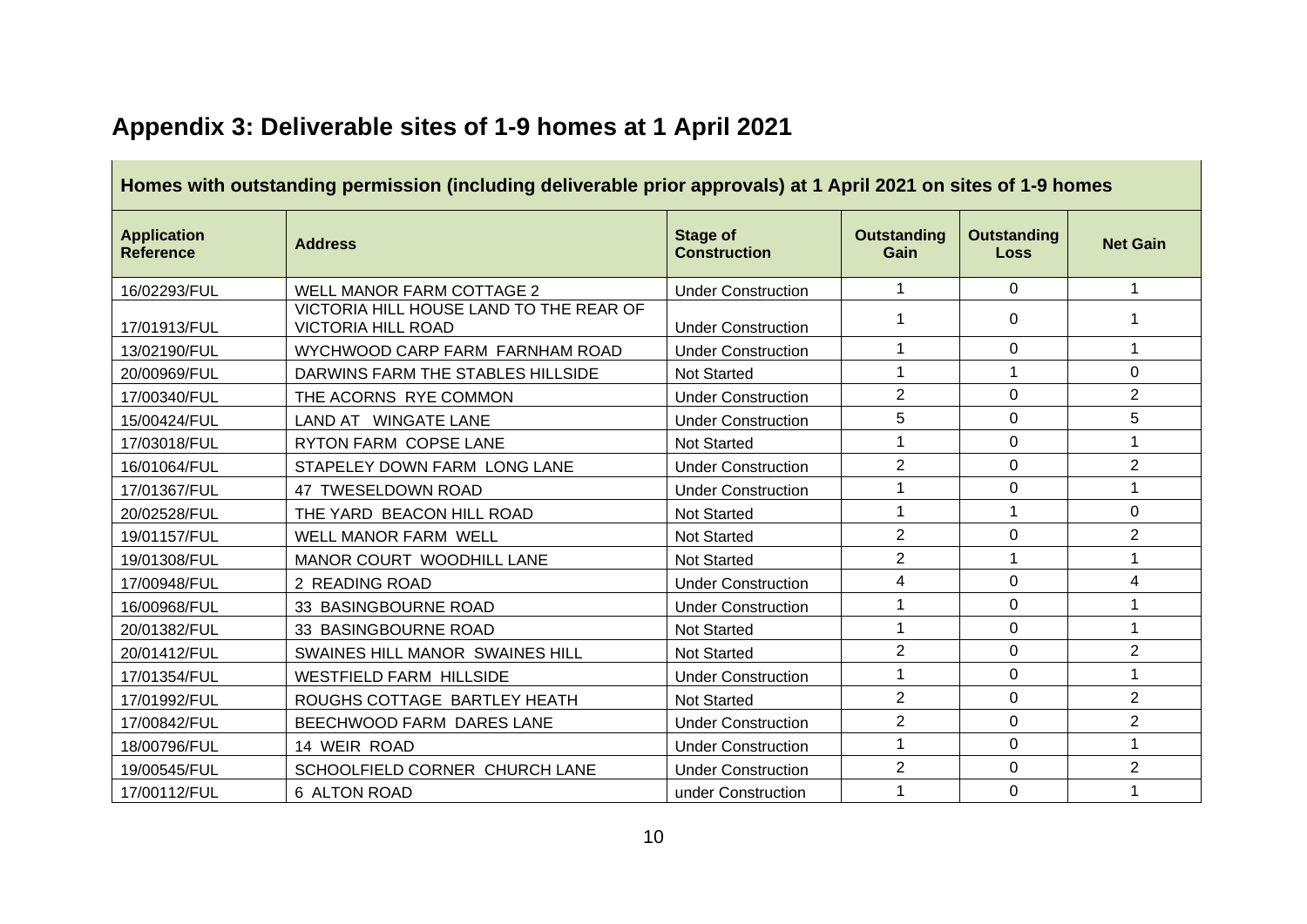|                                        | Homes with outstanding permission (including deliverable prior approvals) at 1 April 2021 on sites of 1-9 homes |                                        |                            |                            |                 |  |  |  |  |  |  |
|----------------------------------------|-----------------------------------------------------------------------------------------------------------------|----------------------------------------|----------------------------|----------------------------|-----------------|--|--|--|--|--|--|
| <b>Application</b><br><b>Reference</b> | <b>Address</b>                                                                                                  | <b>Stage of</b><br><b>Construction</b> | <b>Outstanding</b><br>Gain | <b>Outstanding</b><br>Loss | <b>Net Gain</b> |  |  |  |  |  |  |
| 17/02877/FUL                           | THE PHEASANTRY BRAMSHILL PARK                                                                                   | <b>Under Construction</b>              | $\overline{2}$             | $\mathbf{1}$               | $\mathbf 1$     |  |  |  |  |  |  |
| 19/01789/FUL                           | THE BARN OLD POTBRIDGE ROAD                                                                                     | <b>Under Construction</b>              | 1                          | 1                          | 0               |  |  |  |  |  |  |
| 17/02708/FUL                           | RUSHGROVE AND LITTLE MEAD READING<br><b>ROAD</b>                                                                | <b>Not Started</b>                     | 1                          | $\Omega$                   | 1               |  |  |  |  |  |  |
| 19/01376/FUL                           | QUEENS ARMS FARNHAM ROAD                                                                                        | <b>Under Construction</b>              | 9                          | $\Omega$                   | 9               |  |  |  |  |  |  |
| 17/03023/FUL                           | 2 WESTERN LANE                                                                                                  | <b>Not Started</b>                     | $\overline{2}$             | $\mathbf 0$                | $\overline{2}$  |  |  |  |  |  |  |
| 19/02255/FUL                           | APRIL WOOD LAND ADJACENT TO ODIHAM<br><b>ROAD</b>                                                               | <b>Not Started</b>                     | 1                          | $\Omega$                   | 1               |  |  |  |  |  |  |
| 18/01659/FUL                           | THE OLD COTTAGE MUD LANE                                                                                        | <b>Not Started</b>                     | 1                          | $\Omega$                   | 1               |  |  |  |  |  |  |
| 18/00803/FUL                           | 18 LONDON ROAD                                                                                                  | Not Started                            | 1                          | $\overline{0}$             | 1               |  |  |  |  |  |  |
| 18/00817/FUL                           | WILLOW MEADOW HEATH LANE                                                                                        | <b>Not Started</b>                     | 1                          | 1                          | 0               |  |  |  |  |  |  |
| 18/01798/FUL                           | THE BARN WATERY LANE                                                                                            | <b>Not Started</b>                     | 1                          | 1                          | $\Omega$        |  |  |  |  |  |  |
| 18/02185/FUL                           | 3 DINORBEN AVENUE                                                                                               | <b>Under Construction</b>              | 1                          | $\overline{0}$             | 1               |  |  |  |  |  |  |
| 17/02815/FUL                           | OAKWOOD DIPPENHALL                                                                                              | <b>Not Started</b>                     | 1                          | 1                          | 0               |  |  |  |  |  |  |
| 18/02440/FUL                           | 35 DINORBEN CLOSE                                                                                               | Not Started                            | 1                          | 1                          | 0               |  |  |  |  |  |  |
| 17/02727/FUL                           | WOODSIDE LODGE WOODSIDE                                                                                         | <b>Not Started</b>                     | 1                          | 1                          | 0               |  |  |  |  |  |  |
| 19/02049/FUL                           | 220 TO 232 LAND AT FLEET ROAD                                                                                   | <b>Not Started</b>                     | 3                          | $\mathbf 0$                | 3               |  |  |  |  |  |  |
| 18/01371/FUL                           | ALL SAINTS COTTAGE FERNHILL LANE                                                                                | <b>Not Started</b>                     | $\overline{2}$             | $\overline{2}$             | 0               |  |  |  |  |  |  |
| 18/00893/FUL                           | 30 WICKHAM CLOSE                                                                                                | <b>Under Construction</b>              | 3                          | $\Omega$                   | 3               |  |  |  |  |  |  |
| 20/00913/FUL                           | <b>IMAC SYSTEMS LTD UPPER STREET</b>                                                                            | <b>Not Started</b>                     | 8                          | $\Omega$                   | 8               |  |  |  |  |  |  |
| 19/00037/FUL                           | 160 FLEET ROAD                                                                                                  | <b>Not Started</b>                     | $\overline{2}$             | 1                          | 1               |  |  |  |  |  |  |
| 18/02701/FUL                           | COVERT COTTAGE THE AVENUE                                                                                       | <b>Under Construction</b>              | 1                          | $\mathbf 0$                | 1               |  |  |  |  |  |  |
| 18/00674/FUL                           | <b>CORNER HOUSE THE STREET</b>                                                                                  | <b>Not Started</b>                     | 1                          | $\Omega$                   | 1               |  |  |  |  |  |  |
| 18/02302/FUL                           | POPLAR COTTAGE MORRIS STREET                                                                                    | <b>Not Started</b>                     | 1                          | $\mathbf 0$                | 1               |  |  |  |  |  |  |
| 19/00416/FUL                           | 1 HOLT LANE                                                                                                     | <b>Not Started</b>                     | $\overline{2}$             | $\mathbf{1}$               | 1               |  |  |  |  |  |  |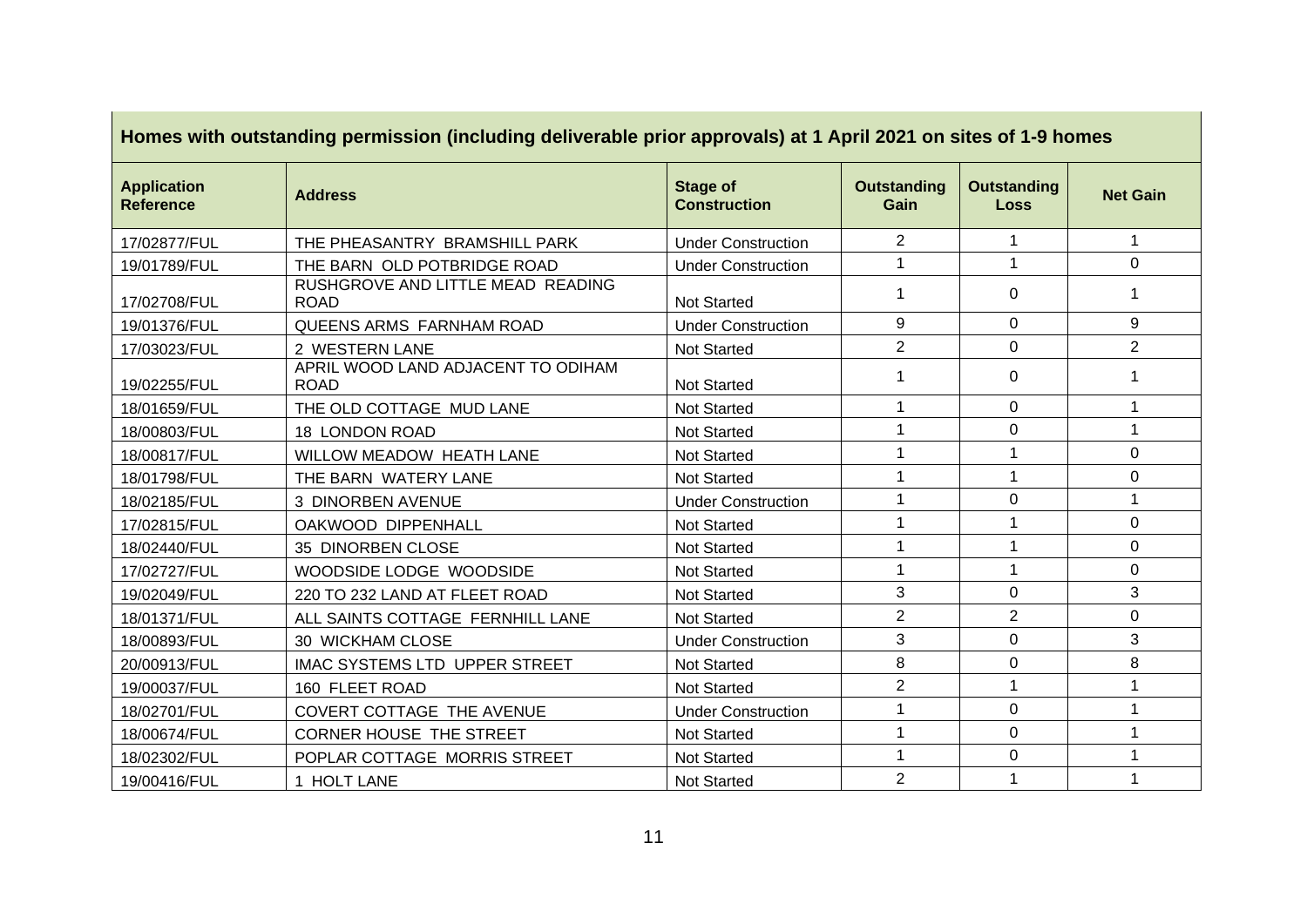|                                        | Homes with outstanding permission (including deliverable prior approvals) at 1 April 2021 on sites of 1-9 homes |                                        |                            |                                   |                 |  |  |  |  |  |  |  |
|----------------------------------------|-----------------------------------------------------------------------------------------------------------------|----------------------------------------|----------------------------|-----------------------------------|-----------------|--|--|--|--|--|--|--|
| <b>Application</b><br><b>Reference</b> | <b>Address</b>                                                                                                  | <b>Stage of</b><br><b>Construction</b> | <b>Outstanding</b><br>Gain | <b>Outstanding</b><br><b>Loss</b> | <b>Net Gain</b> |  |  |  |  |  |  |  |
| 19/01287/FUL                           | 60 BASINGBOURNE ROAD                                                                                            | <b>Not Started</b>                     | $\mathbf 1$                | $\mathbf 1$                       | $\Omega$        |  |  |  |  |  |  |  |
| 17/02430/FUL                           | POOL & SONS HIGH STREET                                                                                         | <b>Under Construction</b>              | 8                          | $\mathbf 0$                       | 8               |  |  |  |  |  |  |  |
| 19/01372/FUL                           | 81 CLARENCE ROAD                                                                                                | <b>Not Started</b>                     | $\overline{2}$             | 1                                 |                 |  |  |  |  |  |  |  |
| 19/01449/FUL                           | BROOM COTTAGE NEW MILL LANE                                                                                     | Not Started                            | $\mathbf{1}$               | 1                                 | $\Omega$        |  |  |  |  |  |  |  |
| 19/01627/FUL                           | 4 CONNAUGHT ROAD                                                                                                | <b>Not Started</b>                     | $\mathbf{1}$               | 1                                 | 0               |  |  |  |  |  |  |  |
| 19/01427/FUL                           | OCTOBER HOUSE WEDMANS LANE                                                                                      | <b>Not Started</b>                     | 1                          | $\mathbf 0$                       | 1               |  |  |  |  |  |  |  |
| 19/01418/FUL                           | BUNKERS HILL FARM READING ROAD                                                                                  | <b>Not Started</b>                     | $\mathbf{1}$               | $\Omega$                          | 1               |  |  |  |  |  |  |  |
| 20/01534/FUL                           | THE COTTAGE BRANKSOMEWOOD ROAD                                                                                  | Not Started                            | $\mathbf{1}$               | $\mathbf 1$                       | 0               |  |  |  |  |  |  |  |
| 19/01374/FUL                           | HAWLEY GREEN FARM HAWLEY ROAD                                                                                   | <b>Under Construction</b>              | 1                          | $\mathbf 0$                       | 1               |  |  |  |  |  |  |  |
| 19/01896/FUL                           | BROOKSIDE TURNERS GREEN LANE                                                                                    | <b>Not Started</b>                     | $\mathbf{1}$               | $\mathbf 1$                       | $\Omega$        |  |  |  |  |  |  |  |
| 18/00917/FUL                           | DORNEYS CHEQUERS LANE                                                                                           | <b>Not Started</b>                     | 3                          | $\Omega$                          | 3               |  |  |  |  |  |  |  |
| 19/02783/FUL                           | NUTLEY EVERSLEY ROAD                                                                                            | Not Started                            | $\mathbf{1}$               | 1                                 | $\Omega$        |  |  |  |  |  |  |  |
| 19/01185/FUL                           | LITTLE HURST CHURCH LANE                                                                                        | <b>Not Started</b>                     | $\mathbf{1}$               | $\Omega$                          | 1               |  |  |  |  |  |  |  |
| 19/02244/FUL                           | THE BUNGALOW PANKRIDGE STREET                                                                                   | Not Started                            | 1                          | 1                                 | 0               |  |  |  |  |  |  |  |
| 19/02407/FUL                           | 26 COURTMOOR AVENUE                                                                                             | <b>Not Started</b>                     | 1                          | $\Omega$                          | 1               |  |  |  |  |  |  |  |
| 19/02248/FUL                           | 39 PONDTAIL ROAD                                                                                                | Not Started                            | $\mathbf{1}$               | $\overline{2}$                    | $-1$            |  |  |  |  |  |  |  |
| 20/00007/FUL                           | 164 FLEET ROAD                                                                                                  | <b>Not Started</b>                     | $\overline{7}$             | $\Omega$                          | $\overline{7}$  |  |  |  |  |  |  |  |
| 19/02703/FUL                           | SHIMODA MOUNT PLEASANT                                                                                          | <b>Not Started</b>                     | $\mathbf 1$                | $\mathbf 1$                       | 0               |  |  |  |  |  |  |  |
| 19/02869/FUL                           | YARRELLS BIRCH AVENUE                                                                                           | <b>Not Started</b>                     | $\mathbf{1}$               | $\mathbf 0$                       | 1               |  |  |  |  |  |  |  |
| 19/02214/HOU                           | CEDAR COURT READING ROAD ROTHERWICK                                                                             | <b>Not Started</b>                     | 1                          | $\mathbf 0$                       | 1               |  |  |  |  |  |  |  |
| 20/00401/FUL                           | 121 CLARENCE ROAD                                                                                               | <b>Not Started</b>                     | 1                          | $\Omega$                          | 1               |  |  |  |  |  |  |  |
| 20/00603/FUL                           | THACKHAMS BARN THACKHAMS LANE                                                                                   | Not Started                            | $\overline{2}$             | 1                                 | $\mathbf 1$     |  |  |  |  |  |  |  |
| 19/02835/FUL                           | 82 LAND AT REAR HIGH STREET                                                                                     | <b>Not Started</b>                     | $\mathbf{1}$               | $\mathbf 0$                       | 1               |  |  |  |  |  |  |  |
| 20/00851/FUL                           | WHISPER WOOD STOCKTON AVENUE                                                                                    | <b>Not Started</b>                     | 1                          | 1                                 | 0               |  |  |  |  |  |  |  |
| 20/01493/FUL                           | OAKLANDS 21 ALBANY ROAD                                                                                         | <b>Not Started</b>                     | $\mathbf{1}$               | 1                                 | $\mathbf 0$     |  |  |  |  |  |  |  |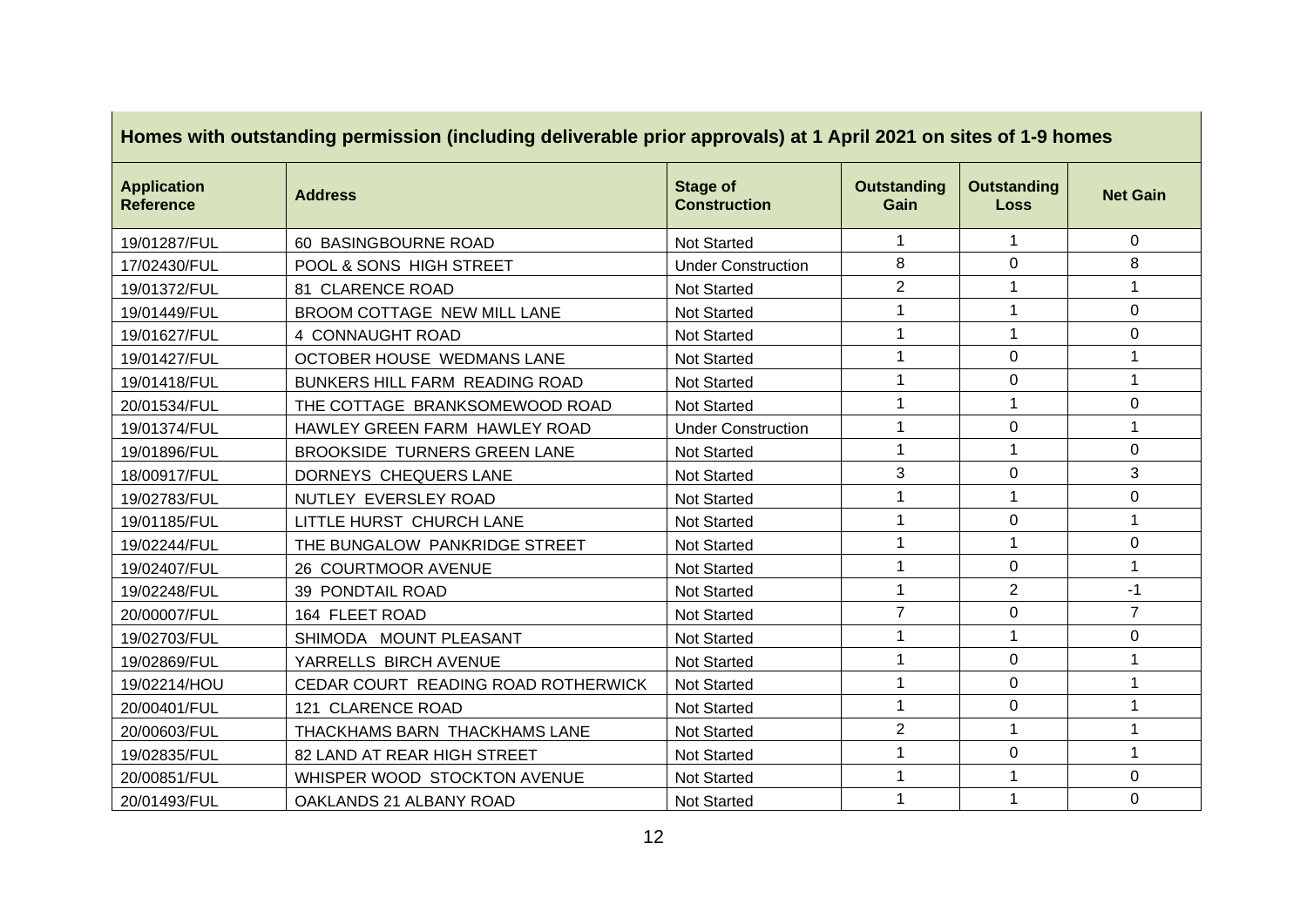| Homes with outstanding permission (including deliverable prior approvals) at 1 April 2021 on sites of 1-9 homes |                                       |                                        |                            |                                   |                 |  |  |  |  |  |
|-----------------------------------------------------------------------------------------------------------------|---------------------------------------|----------------------------------------|----------------------------|-----------------------------------|-----------------|--|--|--|--|--|
| <b>Application</b><br><b>Reference</b>                                                                          | <b>Address</b>                        | <b>Stage of</b><br><b>Construction</b> | <b>Outstanding</b><br>Gain | <b>Outstanding</b><br><b>Loss</b> | <b>Net Gain</b> |  |  |  |  |  |
| 20/02623/FUL                                                                                                    | DANETREE HOUSE 57 HIGH STREET         | Not Started                            |                            | $\Omega$                          | 1               |  |  |  |  |  |
| 20/01738/FUL                                                                                                    | FOX GLADE HAZELEY BOTTOM              | <b>Not Started</b>                     |                            |                                   | 0               |  |  |  |  |  |
| 19/02423/FUL                                                                                                    | WILLOW COTTAGE STROUD LANE            | <b>Not Started</b>                     |                            | $\Omega$                          |                 |  |  |  |  |  |
| 20/00253/FUL                                                                                                    | LORICA HOUSE FLEET MILL MINLEY ROAD   | <b>Not Started</b>                     | 4                          | $\mathbf 0$                       | 4               |  |  |  |  |  |
| 20/02598/FUL                                                                                                    | RYCROFT STABLES NEW MILL LANE         | <b>Not Started</b>                     |                            | $\Omega$                          |                 |  |  |  |  |  |
| 20/00757/FUL                                                                                                    | INFINEON HOUSE FLEET MILL MINLEY ROAD | <b>Not Started</b>                     | 6                          | $\mathbf 0$                       | 6               |  |  |  |  |  |
| 20/01793/FUL                                                                                                    | 24 CRANFORD AVENUE                    | <b>Not Started</b>                     |                            | 1                                 | 0               |  |  |  |  |  |
| 20/02356/FUL                                                                                                    | THE COTTAGE MORRIS STREET             | Not Started                            |                            | $\mathbf 0$                       | 1               |  |  |  |  |  |
| 20/02408/FUL                                                                                                    | VICTORIA HOUSE 18-22 ALBERT STREET    | <b>Not Started</b>                     | 9                          | $\Omega$                          | 9               |  |  |  |  |  |
| 20/01642/FUL                                                                                                    | THE HUTCHES MONTEAGLE LANE            | <b>Not Started</b>                     |                            |                                   | $\mathbf 0$     |  |  |  |  |  |
| 20/02618/FUL                                                                                                    | 18 ST CROSS ROAD                      | <b>Not Started</b>                     |                            | $\Omega$                          |                 |  |  |  |  |  |
| 20/02273/FUL                                                                                                    | COURTLANDS ELMS ROAD                  | Not Started                            |                            | $\Omega$                          | 1               |  |  |  |  |  |
| 20/02530/FUL                                                                                                    | 102-104 FLEET ROAD                    | <b>Not Started</b>                     |                            | $\mathbf 0$                       |                 |  |  |  |  |  |
| 20/02908/FUL                                                                                                    | ROSE COTTAGE, THE HURST               | <b>Not Started</b>                     |                            | $\Omega$                          |                 |  |  |  |  |  |
| 20/02784/FUL                                                                                                    | <b>WAYTES 37 HIGH STREET</b>          | <b>Not Started</b>                     |                            | $\mathbf 0$                       |                 |  |  |  |  |  |
| 20/02668/FUL                                                                                                    | 60 COURTMOOR AVENUE                   | <b>Not Started</b>                     |                            | -1                                | 0               |  |  |  |  |  |
| 20/02841/FUL                                                                                                    | THE WHITE COTTAGE, LONDON ROAD        | <b>Not Started</b>                     |                            | $\mathbf 0$                       |                 |  |  |  |  |  |
| 19/00164/PRIOR                                                                                                  | WOODSIDE COTTAGE, SOUTH WARNBOROUGH   | <b>Not Started</b>                     |                            | $\Omega$                          |                 |  |  |  |  |  |
| 18/02801/PRIOR                                                                                                  | BRYSLAN HOUSE, UPPER STREET, FLEET    | <b>Not Started</b>                     |                            | $\mathbf 0$                       |                 |  |  |  |  |  |
| 20/00424/PRIOR                                                                                                  | DOWN FARM, ALTON ROAD ODIHAM          | Not Started                            |                            | $\mathbf 0$                       |                 |  |  |  |  |  |
| 20/00691/PRIOR                                                                                                  | HORSEDOWN FARM LONG SUTTON            | Not Started                            |                            | $\mathbf 0$                       | 1               |  |  |  |  |  |
|                                                                                                                 |                                       | <b>Total</b>                           | 163                        | 32                                | 131             |  |  |  |  |  |

 $\mathbb{R}^2$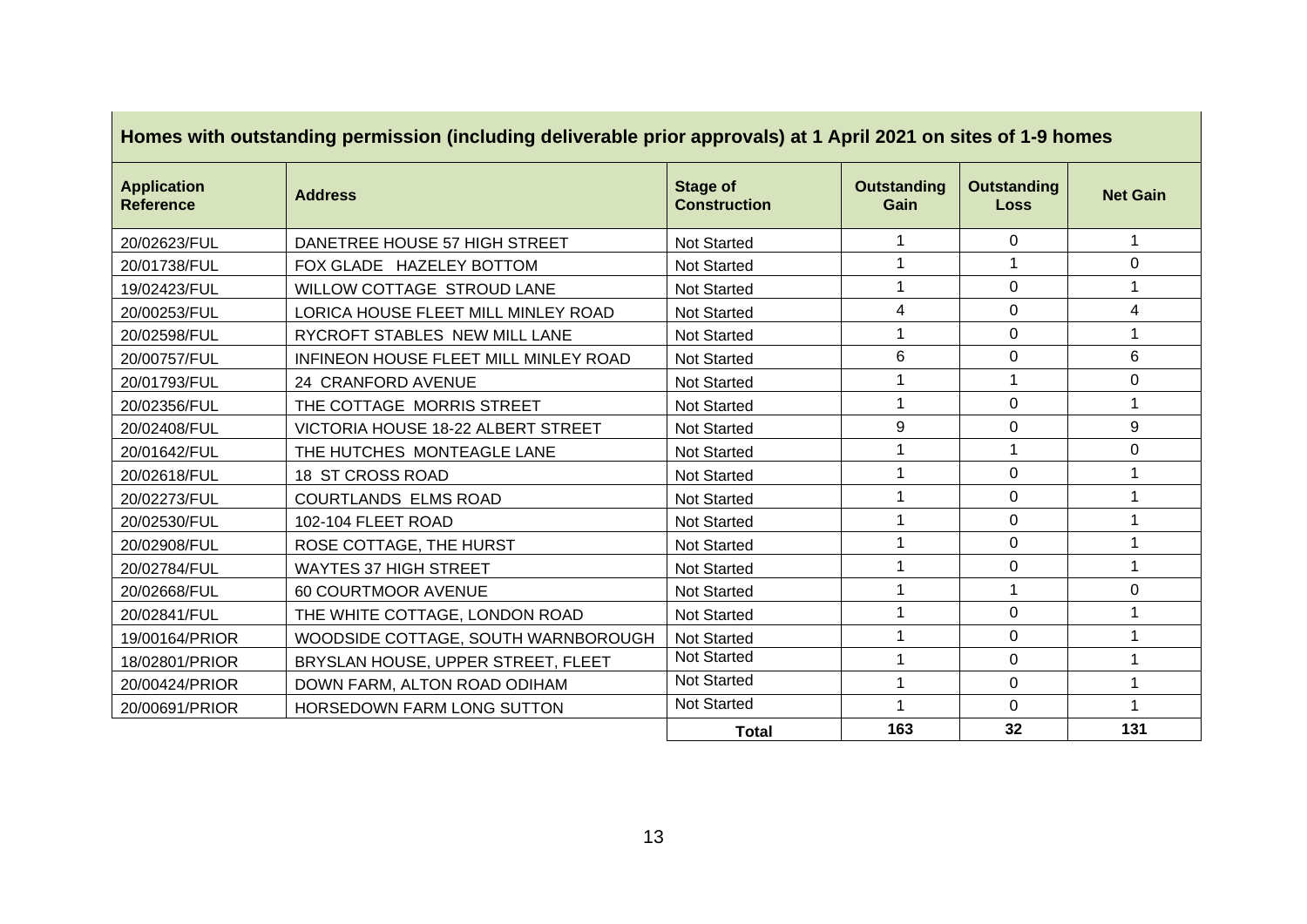| Homes with outstanding permission (including deliverable prior approvals) on sites of 10 or more homes at 1 April 2021 |                                                            |                                                      |                     |                            |                 |  |  |  |  |  |  |
|------------------------------------------------------------------------------------------------------------------------|------------------------------------------------------------|------------------------------------------------------|---------------------|----------------------------|-----------------|--|--|--|--|--|--|
| <b>Application Reference</b>                                                                                           | <b>Address</b>                                             | Stage of<br><b>Construction</b>                      | Outstanding<br>Gain | Outstanding<br><b>Loss</b> | <b>Net Gain</b> |  |  |  |  |  |  |
| 20/01645/FUL                                                                                                           | LAMB HOTEL, HIGH STREET                                    | 9 dwellings<br>completed, 6<br>remaining not started | 6                   | $\Omega$                   | 6               |  |  |  |  |  |  |
| 16/03332/FUL                                                                                                           | 3 FLEET HOUSE FLEETWOOD PARK BARLEY WAY                    | <b>Not Started</b>                                   | 7                   | $\Omega$                   | 7               |  |  |  |  |  |  |
| 19/00407/PRIOR                                                                                                         | SILVERGATE, REDFIELDS INDUSTRIAL PARK,<br>CHURCH CROOKHAM, | <b>Not Started</b>                                   | 44                  | $\Omega$                   | 44              |  |  |  |  |  |  |
| 18/00242/REM                                                                                                           | LAND AT ODIHAM ROAD                                        | <b>Under Construction</b>                            | 33                  | $\Omega$                   | 33              |  |  |  |  |  |  |
| 16/02377/FUL                                                                                                           | BRODEN STABLES, REDLANDS LANE                              | <b>Under Construction</b>                            | 30                  | $\Omega$                   | 30              |  |  |  |  |  |  |
| 17/02569/PRIOR<br>18/01754/PRIOR<br>18/01755/PRIOR                                                                     | LEES BUILDINGS, ALTON ROAD, SOUTH<br><b>WARNBOROUGH</b>    | <b>Not Started</b>                                   | 13                  | $\Omega$                   | 13              |  |  |  |  |  |  |
| 19/00842/PRIOR                                                                                                         | PRIORS CORNER, DUNLEYS HILL, NORTH<br><b>WARNBOROUGH</b>   | Under construction                                   | 13                  | $\Omega$                   | 13              |  |  |  |  |  |  |
| 19/00757/FUL                                                                                                           | PRIORS CORNER GROUND FLOOR DUNLEYS HILL                    | <b>Under Construction</b>                            | 3                   | $\Omega$                   | 3               |  |  |  |  |  |  |
| 18/00086/FUL                                                                                                           | 67 FLEET ROAD                                              | <b>Under Construction</b>                            | 10                  | $\Omega$                   | 10              |  |  |  |  |  |  |
| 19/01749/FUL                                                                                                           | LAND ADJACENT TO ROUGHS COTTAGE BARTLEY<br><b>HEATH</b>    | <b>Not Started</b>                                   | $12 \overline{ }$   | $\Omega$                   | 12              |  |  |  |  |  |  |
|                                                                                                                        |                                                            | <b>Total</b>                                         | 171                 | $\Omega$                   | 171             |  |  |  |  |  |  |

# **Appendix 4: Deliverable sites of 10 to 99 homes**

Note: The prior approvals listed within the table (with the PRIOR suffix) are those with SPA mitigation where it is needed, and can be lawfully implemented, as opposed to prior approvals that do *not* have SPA mitigation where it is needed and cannot be lawfully implemented. The latter are not classed as deliverable, are not listed above, and do not form part of the five-year land supply.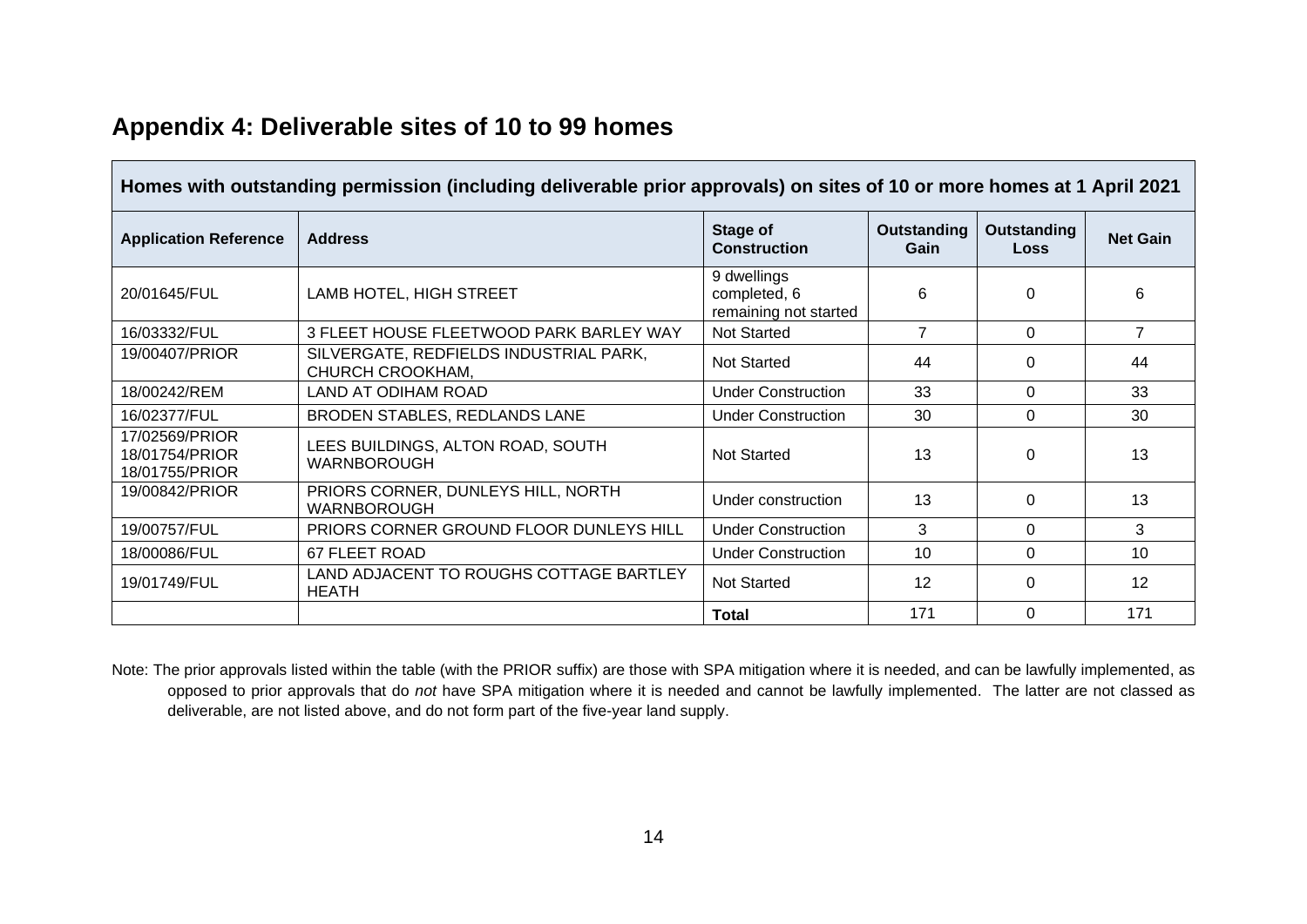|                                                    | Delivery rates for sites of 10 to 99 homes at 1 April 2021             |                                                         |                                  |                |                |       |       |       |       |       |       |       |       |       |                        |                         |
|----------------------------------------------------|------------------------------------------------------------------------|---------------------------------------------------------|----------------------------------|----------------|----------------|-------|-------|-------|-------|-------|-------|-------|-------|-------|------------------------|-------------------------|
| <b>Application</b><br><b>Reference</b>             | <b>Address</b>                                                         | <b>Stage of</b><br><b>Construction</b>                  | <b>Net</b><br><b>Outstanding</b> | 21/22          | 22/23          | 23/24 | 24/25 | 25/26 | 26/27 | 27/28 | 28/29 | 29/30 | 30/31 | 31/32 | 5 year<br>supply total | <b>Total to</b><br>2032 |
| 20/01645/FUL                                       | LAMB HOTEL, HIGH<br><b>STREET</b>                                      | 9 dwellings<br>completed. 6<br>remaining not<br>started | 6                                |                | $6\phantom{1}$ |       |       |       |       |       |       |       |       |       | 6                      | 6                       |
| 16/03332/FUL                                       | 3 FLEET HOUSE<br><b>FLEETWOOD PARK</b><br><b>BARLEY WAY</b>            | Under<br>construction                                   | $\overline{7}$                   | $\overline{7}$ |                |       |       |       |       |       |       |       |       |       | $\overline{7}$         | $\overline{7}$          |
| 19/00407/PRIOR                                     | Silvergate, Redfields<br>Industrial Park,<br>Church Crookham,<br>Fleet | <b>Not Started</b>                                      | 44                               |                | 44             |       |       |       |       |       |       |       |       |       | 44                     | 44                      |
| 18/00242/REM                                       | <b>LAND AT ODIHAM</b><br><b>ROAD</b>                                   | Under<br>Construction                                   | 33                               | 21             | 12             |       |       |       |       |       |       |       |       |       | 33                     | 33                      |
| 16/02377/FUL                                       | <b>BRODEN STABLES,</b><br><b>REDLANDS LANE</b>                         | Under<br>Construction                                   | 30                               | 20             | 10             |       |       |       |       |       |       |       |       |       | 30                     | 30                      |
| 17/02569/PRIOR<br>18/01754/PRIOR<br>18/01755/PRIOR | Lees Buildings, Alton<br>Road, South<br>Warnborough                    | <b>Not Started</b>                                      | 13                               |                | 13             |       |       |       |       |       |       |       |       |       | 13                     | 13                      |
| 19/00757/FUL<br>19/00842/PRIOR                     | Priors Corner,<br>Dunleys Hill, North<br>Warnborough                   | Under<br>Construction                                   | 16                               | 16             |                |       |       |       |       |       |       |       |       |       | 16                     | 16                      |
| 18/00086/FUL                                       | 67 FLEET ROAD                                                          | Under<br>Construction                                   | 10                               |                | 10             |       |       |       |       |       |       |       |       |       | 10                     | 10                      |

# **Appendix 5: Delivery rates for sites of 10 to 99 homes**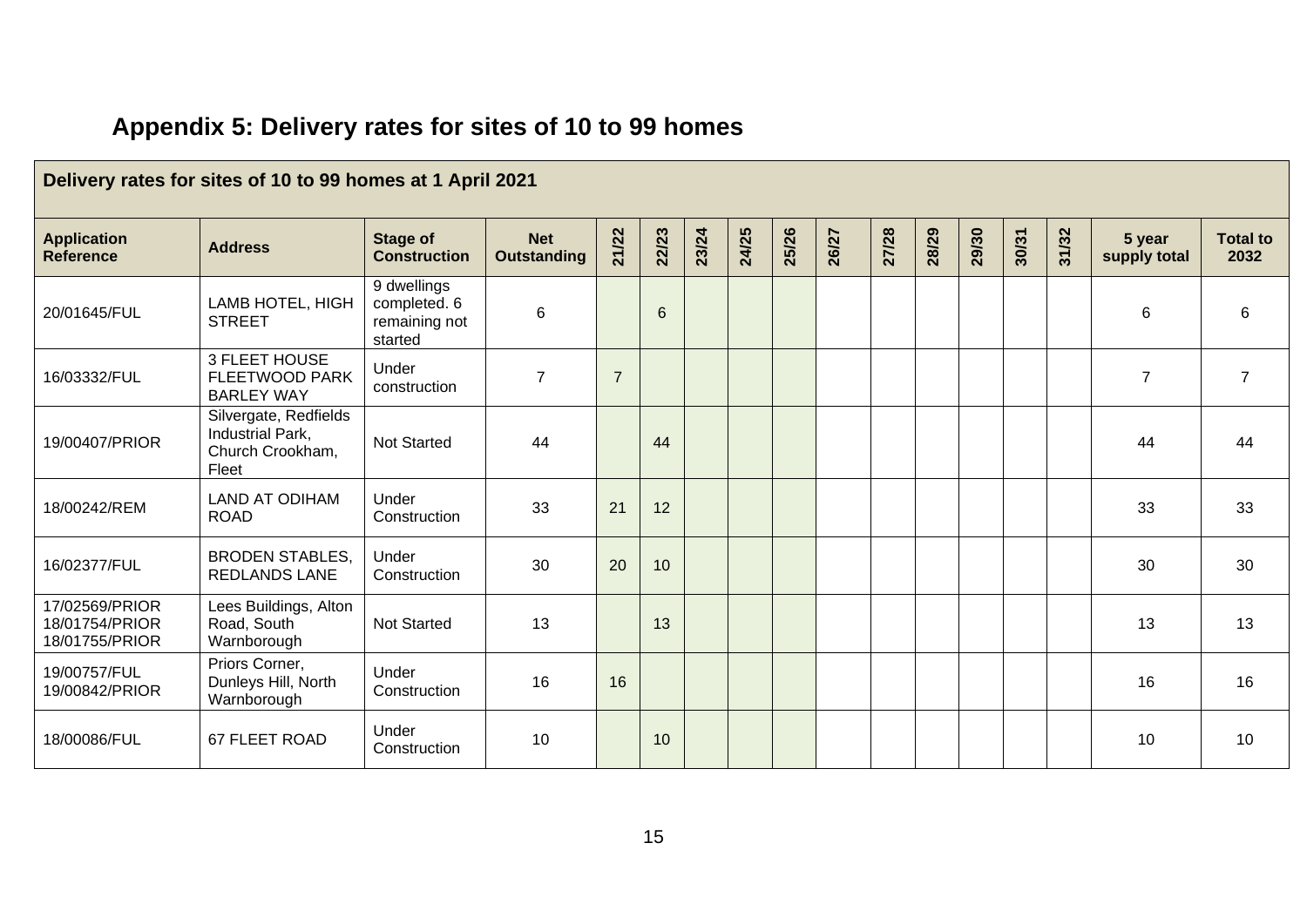| Delivery rates for sites of 10 to 99 homes at 1 April 2021 |                                        |                                 |                                  |                       |       |       |       |       |       |       |       |       |       |       |                        |                         |
|------------------------------------------------------------|----------------------------------------|---------------------------------|----------------------------------|-----------------------|-------|-------|-------|-------|-------|-------|-------|-------|-------|-------|------------------------|-------------------------|
| <b>Application</b><br><b>Reference</b>                     | <b>Address</b>                         | Stage of<br><b>Construction</b> | <b>Net</b><br><b>Outstanding</b> | /22<br>$\overline{z}$ | 22/23 | 23/24 | 24/25 | 25/26 | 26/27 | 27/28 | 28/29 | 29/30 | 30/31 | 31/32 | 5 year<br>supply total | <b>Total to</b><br>2032 |
| 19/01749/FUL                                               | ROUGHS COTTAGE<br><b>BARTLEY HEATH</b> | Not Started                     | 12                               |                       | 12    |       |       |       |       |       |       |       |       |       | 12                     | 12                      |
| <b>TOTALS</b>                                              |                                        |                                 | 171                              | 64                    | 107   |       |       |       |       |       |       |       |       |       | 171                    | 171                     |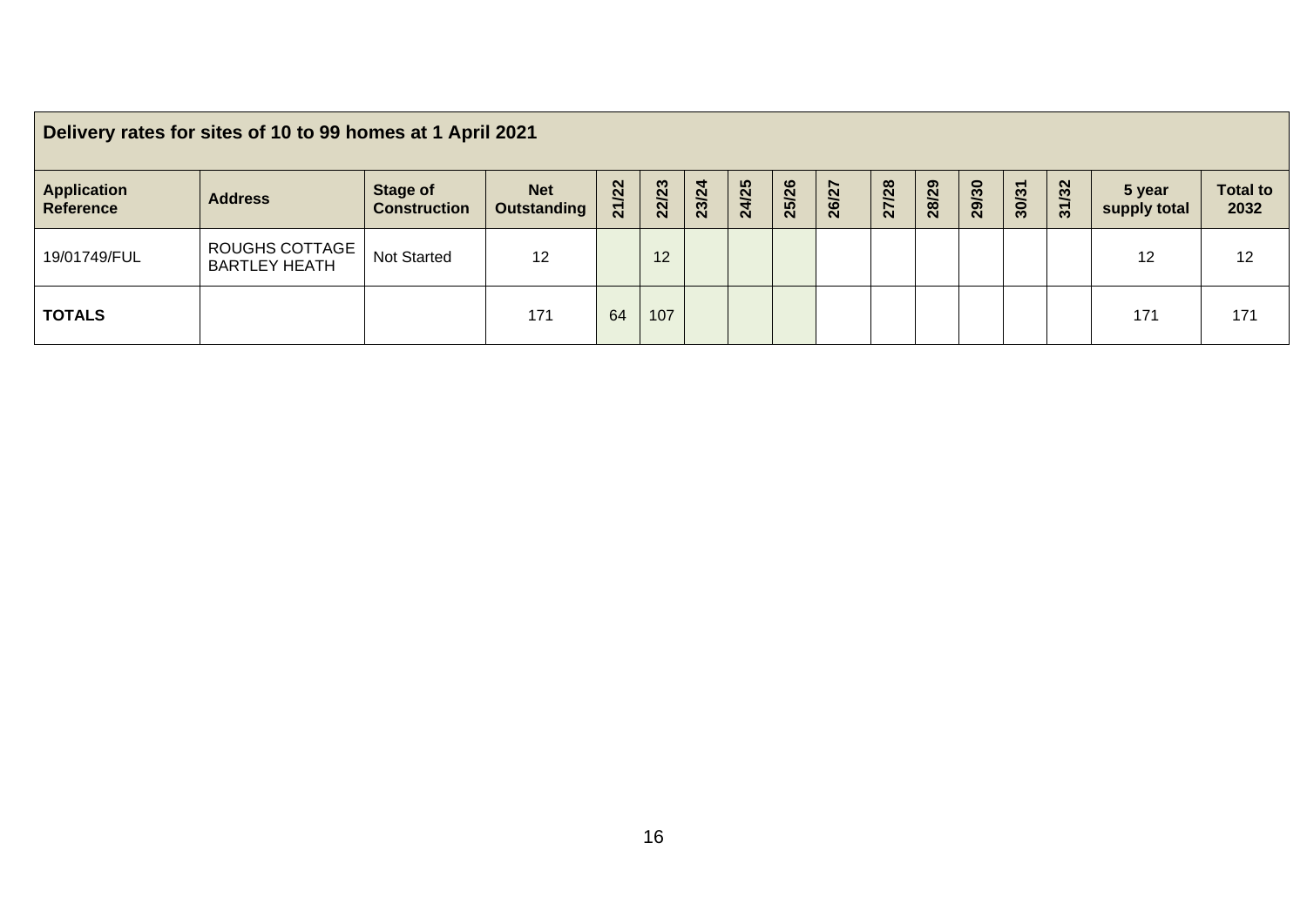| Homes with outstanding permission (including deliverable prior approvals) on sites of 10 or more homes at 1 April 2021 |                                                                                                                                                                                      |                                 |                            |                                   |                 |  |  |  |  |  |  |
|------------------------------------------------------------------------------------------------------------------------|--------------------------------------------------------------------------------------------------------------------------------------------------------------------------------------|---------------------------------|----------------------------|-----------------------------------|-----------------|--|--|--|--|--|--|
| <b>Application Reference</b>                                                                                           | <b>Address</b>                                                                                                                                                                       | Stage of<br><b>Construction</b> | <b>Outstanding</b><br>Gain | <b>Outstanding</b><br><b>Loss</b> | <b>Net Gain</b> |  |  |  |  |  |  |
| 15/00154/MAJOR                                                                                                         | EDENBROOK, HITCHES LANE                                                                                                                                                              | <b>Under Construction</b>       | 1                          | $\Omega$                          | $\mathbf{1}$    |  |  |  |  |  |  |
| 17/00372/FUL                                                                                                           | EDENBROOK, HITCHES LANE                                                                                                                                                              | <b>Under Construction</b>       | 25                         | $\mathbf 0$                       | 25              |  |  |  |  |  |  |
| 18/02150/FUL                                                                                                           | EDENBROOK, HITCHES LANE                                                                                                                                                              | <b>Under Construction</b>       | 41                         | $\mathbf 0$                       | 41              |  |  |  |  |  |  |
| 18/00334/FUL                                                                                                           | HAWLEY PARK FARM, HAWLEY ROAD                                                                                                                                                        | <b>Under Construction</b>       | 158                        | $\Omega$                          | 158             |  |  |  |  |  |  |
| 17/02465/FUL                                                                                                           | PROVIDENCE HOUSE, BARTLEY WAY                                                                                                                                                        | <b>Under Construction</b>       | $\overline{2}$             | $\Omega$                          | $\overline{2}$  |  |  |  |  |  |  |
| 17/00264/REM                                                                                                           | <b>LAND AT WATERY LANE</b>                                                                                                                                                           | <b>Under Construction</b>       | 300                        | $\Omega$                          | 300             |  |  |  |  |  |  |
| 16/03378/FUL                                                                                                           | BARTLEY HOUSE, STATION ROAD                                                                                                                                                          | <b>Under Construction</b>       | 62                         | $\overline{0}$                    | 62              |  |  |  |  |  |  |
| 17/02793/REM                                                                                                           | <b>LAND AT MOULSHAM LANE</b>                                                                                                                                                         | <b>Under Construction</b>       | 52                         | $\Omega$                          | 52              |  |  |  |  |  |  |
| 17/01123/REM                                                                                                           | LAND TO THE NORTH OF LONDON ROAD                                                                                                                                                     | <b>Under Construction</b>       | 87                         | $\Omega$                          | 87              |  |  |  |  |  |  |
| 18/00509/REM                                                                                                           | LAND TO THE NORTH OF LONDON ROAD                                                                                                                                                     | <b>Under Construction</b>       | 185                        | $\mathbf 0$                       | 185             |  |  |  |  |  |  |
| 16/01651/OUT                                                                                                           | LAND NORTH OF NETHERHOUSE COPSE, HITCHES<br><b>LANE</b>                                                                                                                              | Not started                     | 245                        | $\Omega$                          | 245             |  |  |  |  |  |  |
| 18/01795/REM                                                                                                           | LAND NORTH OF NETHERHOUSE COPSE, HITCHES<br>LANE                                                                                                                                     | <b>Under Construction</b>       | 71                         | $\Omega$                          | 71              |  |  |  |  |  |  |
| 19/01472/REM                                                                                                           | LAND NORTH OF NETHERHOUSE COPSE, HITCHES<br><b>LANE</b>                                                                                                                              | <b>Under Construction</b>       | 77                         | $\Omega$                          | 77              |  |  |  |  |  |  |
| 19/02251/REM                                                                                                           | LAND NORTH OF NETHERHOUSE COPSE, HITCHES<br>LANE                                                                                                                                     | <b>Not Started</b>              | $\overline{7}$             | $\Omega$                          | $\overline{7}$  |  |  |  |  |  |  |
| 19/02471/REM                                                                                                           | LAND NORTH OF NETHERHOUSE COPSE, HITCHES<br>LANE                                                                                                                                     | <b>Not Started</b>              | 23                         | $\Omega$                          | 23              |  |  |  |  |  |  |
| 17/00771/FUL                                                                                                           | <b>GUILLEMONT PARK, MINLEY ROAD</b>                                                                                                                                                  | <b>Under Construction</b>       | 39                         | $\mathbf 0$                       | 39              |  |  |  |  |  |  |
| 17/00471/OUT                                                                                                           | HARTLAND PARK, BRAMSHOT LANE - HYBRID<br>PLANNING APPLICATION:<br>1. OUTLINE FOR UP TO 1500 DWELLINGS & 2655M <sup>2</sup><br><b>LOCAL CENTRE.</b><br>2. FULL APP FOR 181 DWELLINGS. | <b>Under Construction</b>       | 1,322                      | 0                                 | 1,322           |  |  |  |  |  |  |

# **Appendix 6: Deliverable sites of 100 or more homes**

 $\blacksquare$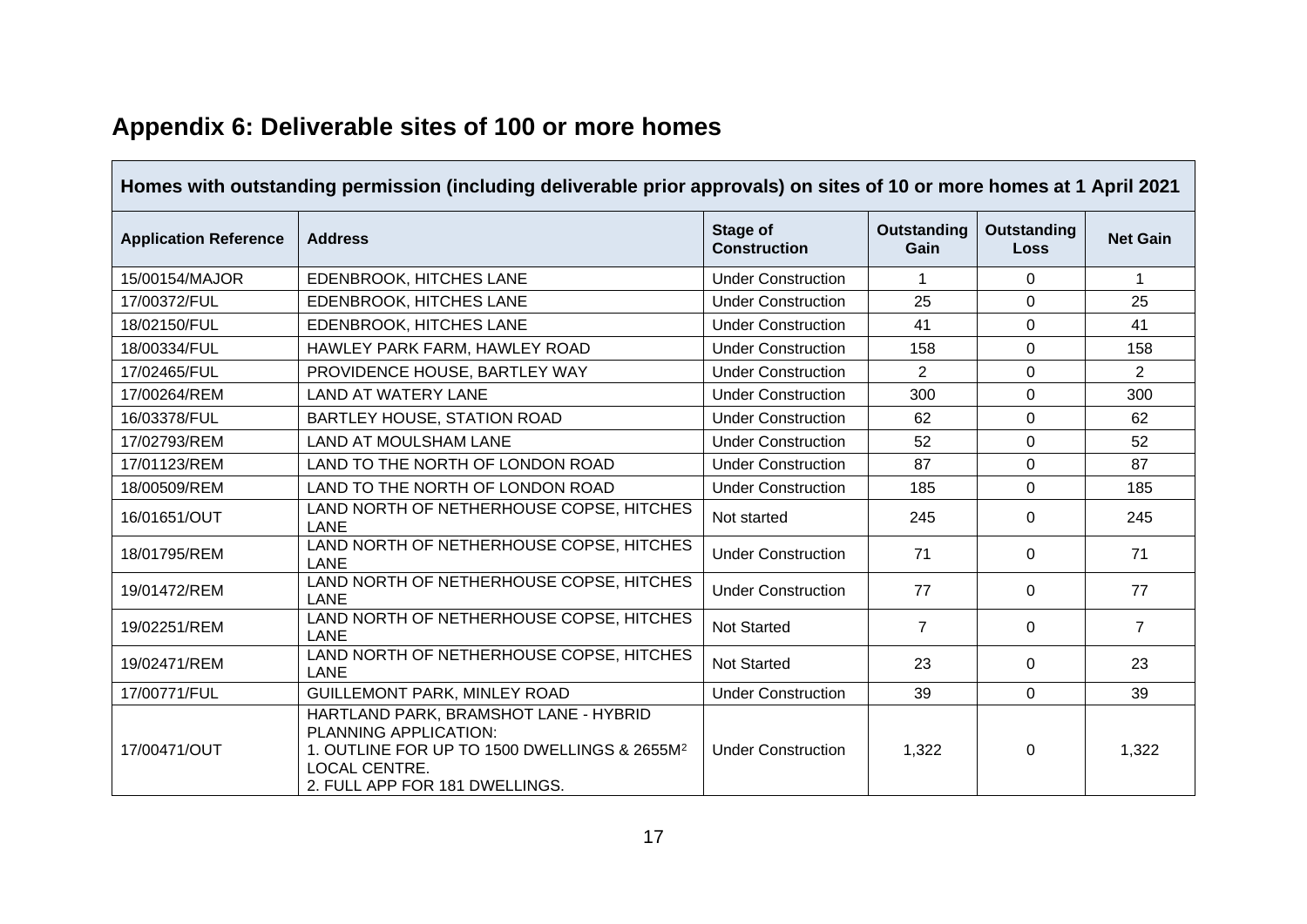| Homes with outstanding permission (including deliverable prior approvals) on sites of 10 or more homes at 1 April 2021 |                                        |                                        |                     |                            |                 |  |  |  |  |  |
|------------------------------------------------------------------------------------------------------------------------|----------------------------------------|----------------------------------------|---------------------|----------------------------|-----------------|--|--|--|--|--|
| <b>Application Reference</b>                                                                                           | <b>Address</b>                         | <b>Stage of</b><br><b>Construction</b> | Outstanding<br>Gain | Outstanding<br><b>Loss</b> | <b>Net Gain</b> |  |  |  |  |  |
| 20/01885/REM                                                                                                           | HARTLAND PARK, BRAMSHOT LANE (Phase 2) | <b>Not Started</b>                     | 132                 |                            | 132             |  |  |  |  |  |
| 18/00110/FUL                                                                                                           | RAWLINGS BUILDING, STATION ROAD        | <b>Not Started</b>                     | 124                 |                            | 124             |  |  |  |  |  |
|                                                                                                                        |                                        | <b>Total</b>                           | 2,953               |                            | 2,953           |  |  |  |  |  |

 $\mathsf{L}$ 

Note: The prior approvals listed within the table (with the PRIOR suffix) are those with SPA mitigation and can be lawfully implemented, as opposed to prior approvals that do *not* have SPA mitigation and cannot be lawfully implemented. The latter are not classed as deliverable, are not listed above, and do not form part of the five-year land supply.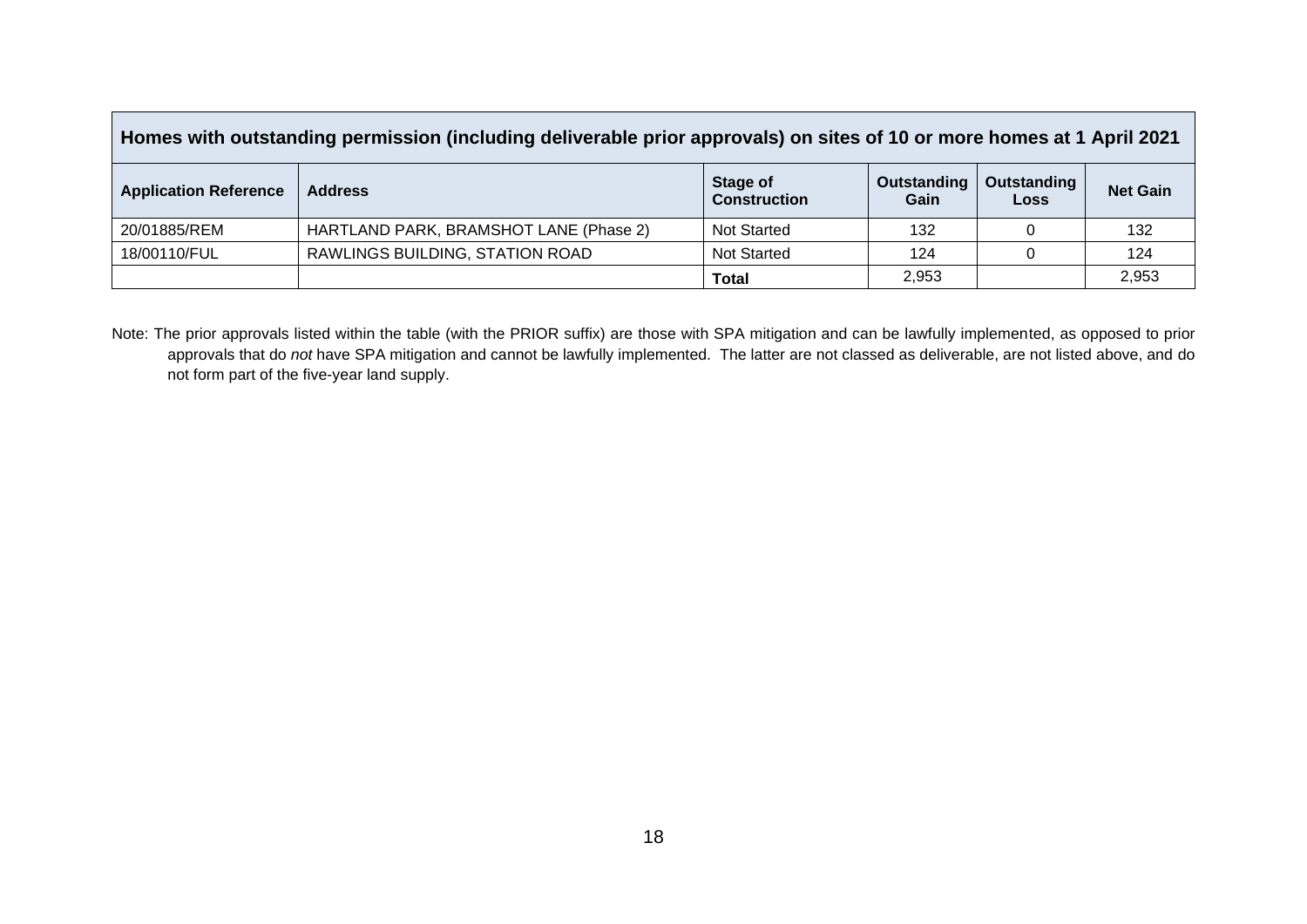| Delivery rates for sites of 100 or more homes at 1 April 2021                |                                                                             |                                        |                                  |                |       |       |       |       |       |       |       |       |       |       |                                  |                         |
|------------------------------------------------------------------------------|-----------------------------------------------------------------------------|----------------------------------------|----------------------------------|----------------|-------|-------|-------|-------|-------|-------|-------|-------|-------|-------|----------------------------------|-------------------------|
| <b>Application</b><br><b>Reference</b>                                       | <b>Address</b>                                                              | <b>Stage of</b><br><b>Construction</b> | <b>Net</b><br><b>Outstanding</b> | 21/22          | 22/23 | 23/24 | 24/25 | 25/26 | 26/27 | 27/28 | 28/29 | 29/30 | 30/31 | 31/32 | <b>Five-year</b><br>supply total | <b>Total to</b><br>2032 |
| 15/00154/MAJOR<br>17/00372/FUL<br>18/02150/FUL                               | EDENBROOK,<br><b>HITCHES LANE</b>                                           | Under<br>Construction                  | 67                               | 67             |       |       |       |       |       |       |       |       |       |       | 67                               | 67                      |
| 18/00334/FUL                                                                 | <b>HAWLEY PARK</b><br>FARM, HAWLEY<br><b>ROAD</b>                           | Under<br>Construction                  | 158                              | 45             | 50    | 50    | 13    |       |       |       |       |       |       |       | 158                              | 158                     |
| 17/02465/FUL                                                                 | <b>PROVIDENCE</b><br><b>HOUSE, BARTLEY</b><br><b>WAY</b>                    | Under<br>Construction                  | $\overline{2}$                   | $\overline{2}$ |       |       |       |       |       |       |       |       |       |       | $\overline{2}$                   | $\overline{2}$          |
| 17/00264/REM                                                                 | <b>LAND AT WATERY</b><br>LANE, CHURCH<br><b>CROOKHAM</b>                    | Under<br>Construction                  | 300                              |                | 40    | 50    | 50    | 50    | 50    | 50    | 10    |       |       |       | 190                              | 300                     |
| 16/03378/FUL                                                                 | <b>BARTLEY HOUSE,</b><br><b>STATION ROAD</b>                                | Under<br>Construction                  | 62                               | 62             |       |       |       |       |       |       |       |       |       |       | 62                               | 62                      |
| 17/02793/REM                                                                 | <b>LAND AT</b><br><b>MOULSHAM LANE</b>                                      | Under<br>Construction                  | 52                               | 52             |       |       |       |       |       |       |       |       |       |       | 52                               | 52                      |
| 17/01123/REM<br>18/00509/REM                                                 | <b>LAND TO THE</b><br>NORTH OF<br><b>LONDON ROAD</b>                        | Under<br>Construction                  | 272                              | 110            | 100   | 62    |       |       |       |       |       |       |       |       | 272                              | 272                     |
| 16/01651/OUT<br>18/01795/REM<br>19/01472/REM<br>19/02251/REM<br>19/02471/REM | <b>LAND NORTH OF</b><br><b>NETHERHOUSE</b><br>COPSE, HITCHES<br><b>LANE</b> | Under<br>Construction                  | 423                              | 60             | 75    | 60    | 60    | 60    | 60    | 48    |       |       |       |       | 315                              | 423                     |

# **Appendix 7: Delivery rates for sites of 100 or more homes**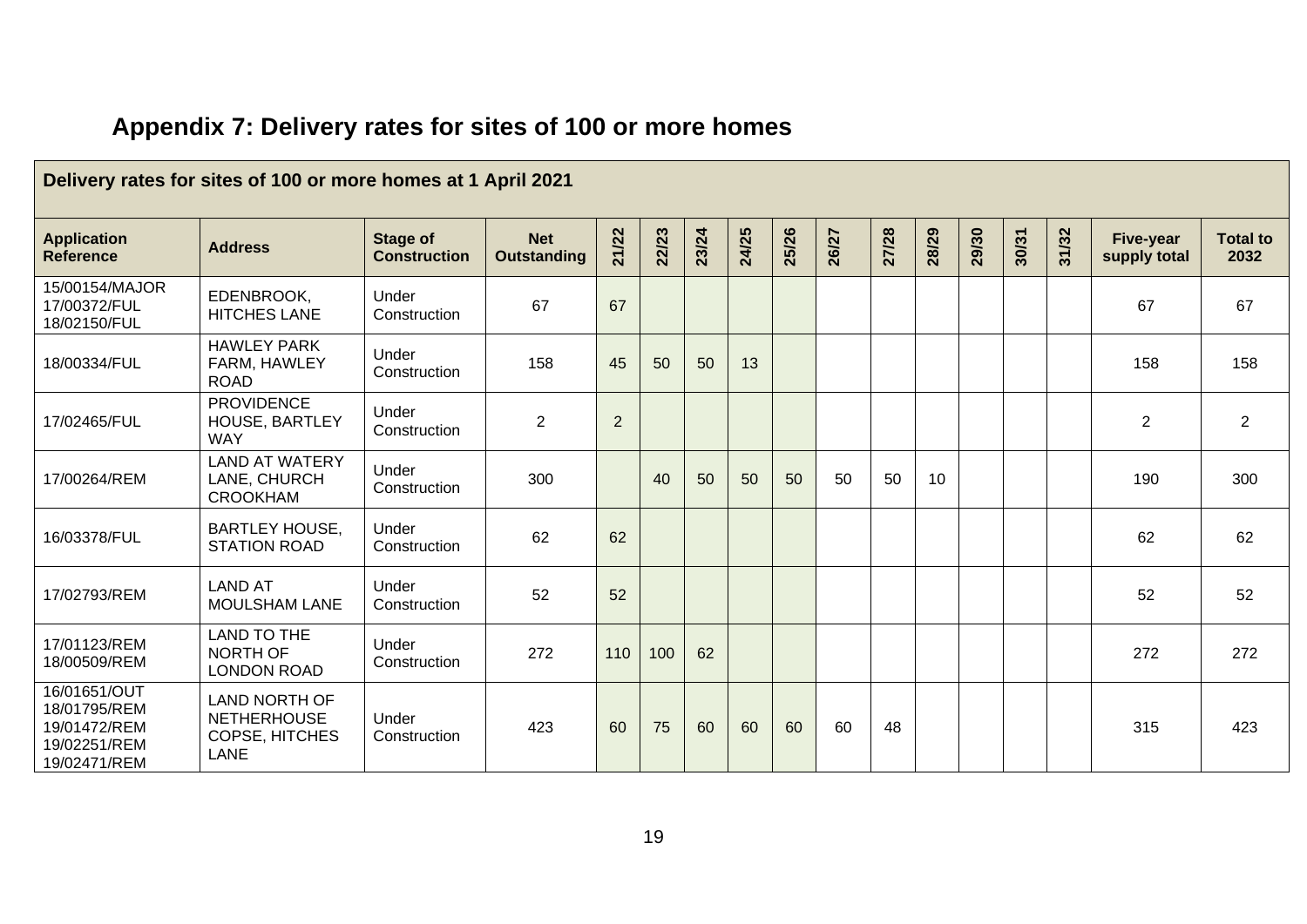| Delivery rates for sites of 100 or more homes at 1 April 2021 |                                                     |                                        |                                  |       |       |       |       |       |       |       |       |       |       |       |                                  |                         |
|---------------------------------------------------------------|-----------------------------------------------------|----------------------------------------|----------------------------------|-------|-------|-------|-------|-------|-------|-------|-------|-------|-------|-------|----------------------------------|-------------------------|
| <b>Application</b><br><b>Reference</b>                        | <b>Address</b>                                      | <b>Stage of</b><br><b>Construction</b> | <b>Net</b><br><b>Outstanding</b> | 21/22 | 22/23 | 23/24 | 24/25 | 25/26 | 26/27 | 27/28 | 28/29 | 29/30 | 30/31 | 31/32 | <b>Five-year</b><br>supply total | <b>Total to</b><br>2032 |
| 17/00771/FUL                                                  | <b>GUILLEMONT</b><br>PARK, MINLEY<br><b>ROAD</b>    | Under<br>Construction                  | 39                               | 39    |       |       |       |       |       |       |       |       |       |       | 39                               | 39                      |
| 17/00471/OUT<br>(HYBRID)<br>20/01885/REM                      | <b>HARTLAND PARK,</b><br><b>BRAMSHOT LANE</b>       | Under<br>Construction                  | 1,454                            | 76    | 122   | 89    | 145   | 104   | 141   | 96    | 120   | 112   | 124   | 123   | 536                              | 1,252                   |
| 18/00110/FUL                                                  | <b>RAWLINGS</b><br><b>BUILDING,</b><br>STATION ROAD | Site clearing                          | 124                              | 15    | 45    | 50    | 14    |       |       |       |       |       |       |       | 124                              | 124                     |
| <b>TOTALS</b>                                                 |                                                     |                                        | 2,953                            | 528   | 432   | 361   | 282   | 214   | 251   | 194   | 130   | 112   | 124   | 123   | 1,817                            | 2,751                   |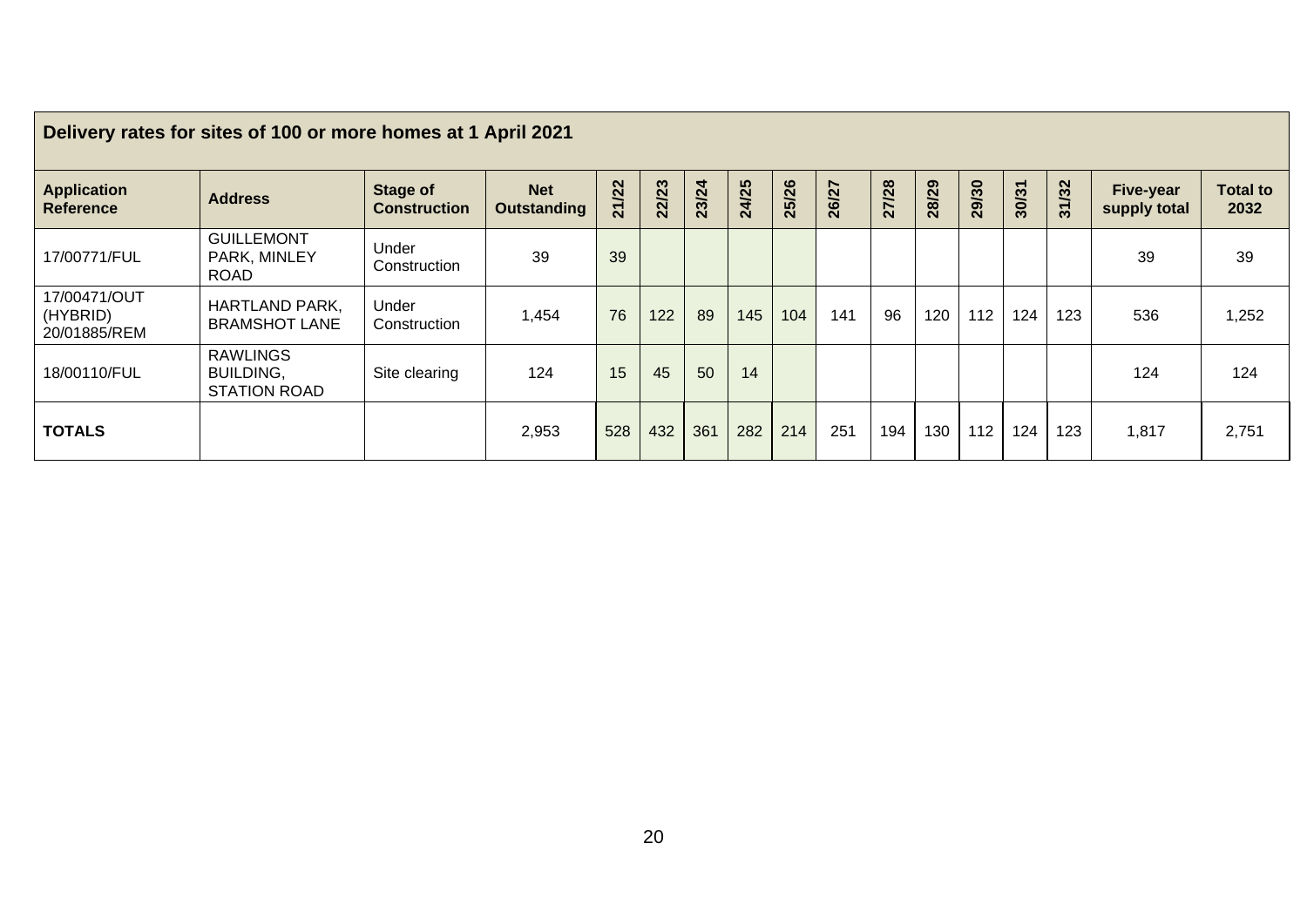## **Appendix 8: Windfall allowance**

### **Introduction**

- 1. Windfall sites are defined in the NPPF 2021 as *"sites not specifically identified in the development plan".*
- 2. Paragraph 71 of the NPPF states *"Where an allowance is to be made for windfall sites as part of anticipated supply, there should be compelling evidence that they will provide a reliable source of supply. Any allowance should be realistic having regard to the strategic housing land availability assessment, historic windfall delivery rates and expected future trends."*
- 3. Planning applications on windfall sites are regularly submitted and approved in Hart, and this is expected to continue. Policy SS1 in the Hart Local Plan 2032 allows for windfall development within settlement boundaries and, in certain limited, circumstances in the countryside (also see Policy NBE1 Countryside). However, the approach taken has been careful to avoid an over-optimistic windfall allowance.

### **Methodology**

4. The approach taken uses past trends which have been adjusted to avoid the inclusion of sites that would skew the data when extrapolated forward under current policies, for example, greenfield extensions to settlements granted when the previous local plan was out of date. A further precautionary discount was then applied to the 'adjusted' trend data, recognising the uncertainties that exist when extrapolating an annual average figure forward. No reference is made to the Hart Strategic Housing Land Availability Assessment 2016<sup>2</sup> which is now considered to be out of date.

<sup>&</sup>lt;sup>2</sup> Available at<https://www.hart.gov.uk/Evidence-base> the SHLAA did seek to identify deliverable and developable sites over 5 units and include a windfall allowance for sites of 1 to 4 units. That work is now out of date.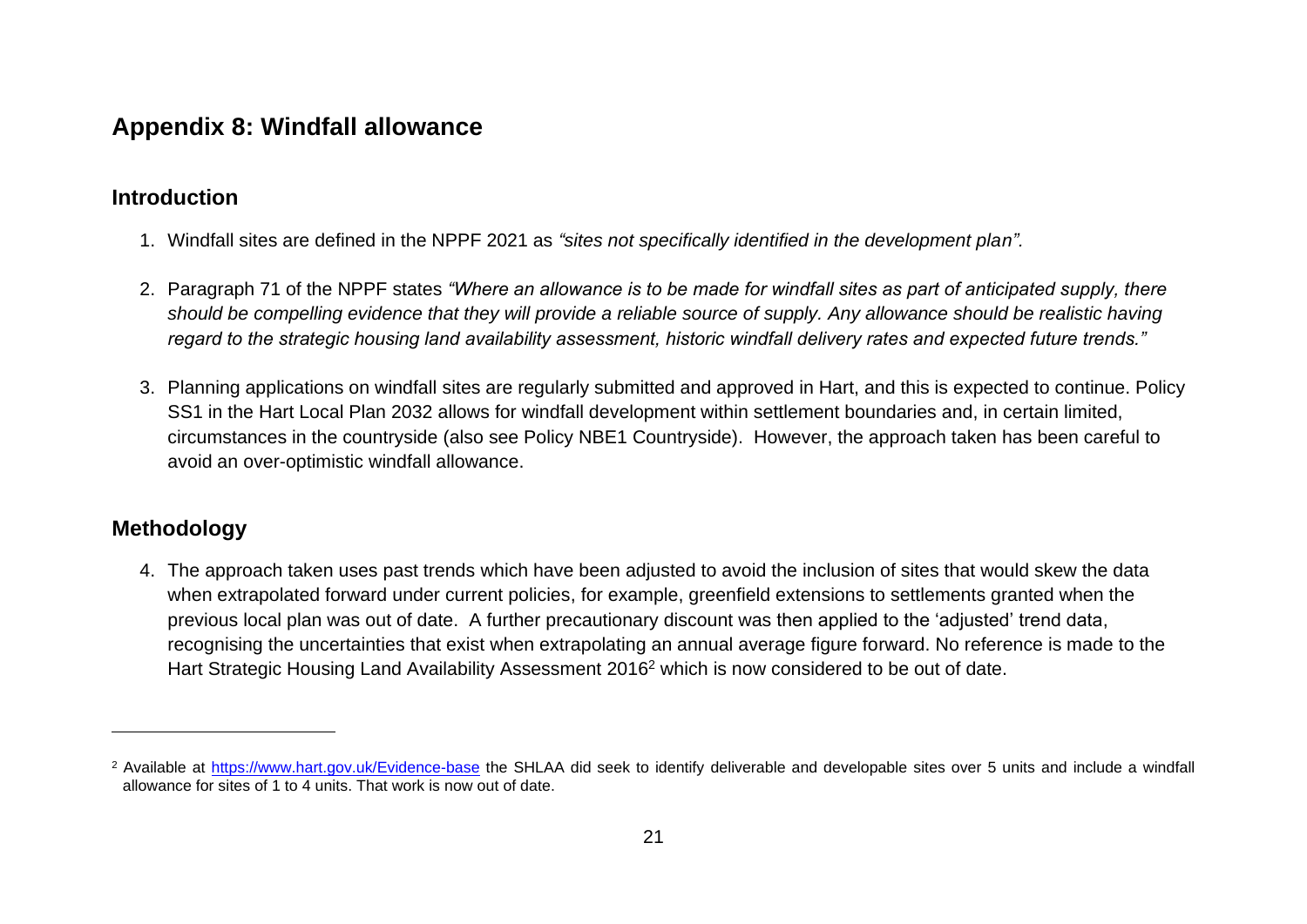- 5. Past trends for housing completions have been considered for the period 2001-2021. A time frame of this length covers periods of varying economic prosperity and includes the years of low delivery between 2008-2013 caused by the moratorium on new homes that resulted from the Thames Basin Heaths SPA designation, prior to a mitigation strategy being established<sup>3</sup>.
- 6. The housing completions data for this period was then cleansed of homes built on sites allocated in previous or current development plans. Those homes, by definition, were not built on windfall sites.
- 7. The remaining sites are all windfall sites. However, for the past trends to be indicative of likely future trends under current policies, the following sites were removed:
	- i. Large sites resulting in extensions to settlements were removed from the data. Prior to the current local plan (HLP32) being adopted, several large sites were granted planning permission outside settlement boundaries (as they were then drawn) at a time when the previous local plan was out of date. However, such sites are not allowed under current policies.
	- ii. Rural exception sites. These sites come forward through a locally led, needs-based approach, rather than being driven by the market (see Policy HLP32 Rural Exceptions Sites). Whilst current policies do allow for these developments, they tend to come forward infrequently as exceptions, and it is prudent to remove them from the data.
	- iii. Those developments which resulted in new homes on Hart's main employment sites. These areas are now protected for employment uses in the local plan<sup>4</sup> and are covered by an Article 4 Direction which came into effect on 6th May 2019 to control office to residential conversions through permitted development rights.

<sup>&</sup>lt;sup>3</sup> The mitigation strategy being Suitable Alternative Natural Greenspace (SANG) and Strategic Access Management and Monitoring (SAMM) – see HLP32 Policy NBE3.

<sup>4</sup> Policy ED2 Safeguarding Employment Land and Premises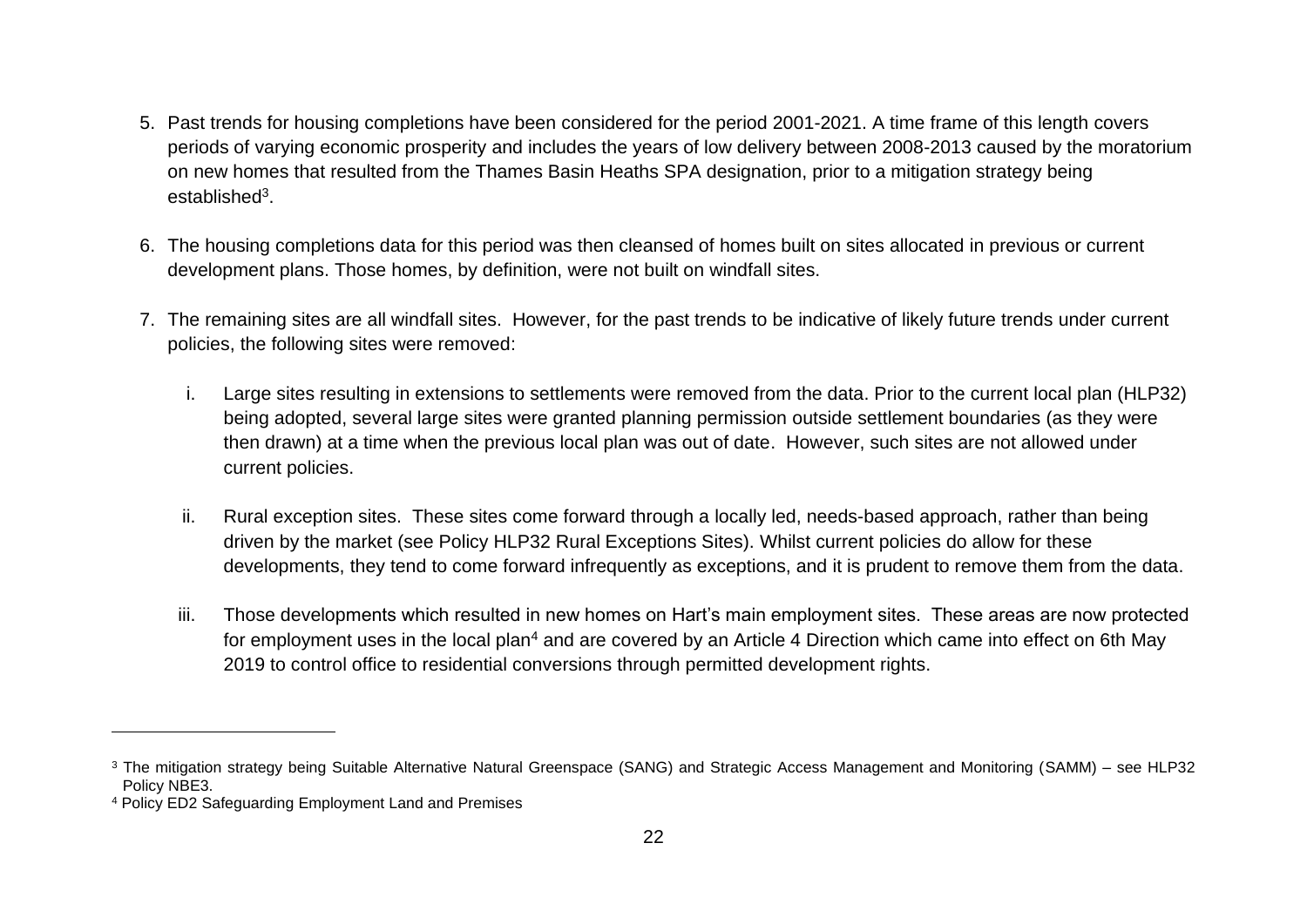- 8. With these sites removed, the windfall completions that remained provided a sound basis on which to look at past trends with a view to extrapolating forward under current policies.
- 9. The windfall rates for small sites of 1 to 9 homes, and sites of 10 to 99 homes, were assessed separately in case there are differences in the nature of the past trends.
- 10.No allowance is made for sites of 100 or more homes as these are unlikely to come forward on a reliable or regular basis under adopted local plan policies, though they are not ruled out.

### **Sites removed from the completions data**

| Table A6 Sites removed from the historic completions data        |                                                                                       |                                |
|------------------------------------------------------------------|---------------------------------------------------------------------------------------|--------------------------------|
| <b>Site</b>                                                      | <b>Reference</b>                                                                      | <b>Reason for</b><br>exclusion |
| Elvetham Heath, Fleet                                            | Pre- $HLP(R)^5$                                                                       | Allocated site                 |
| Queen Elizabeth II Barracks, Church<br>Crookham                  | DEV 2 in $HLP(R)$                                                                     | Allocated site                 |
| Land Adjacent to Redfields Industrial<br>Estate, Church Crookham | DEV 3 in HLP(R)<br>allocated for business use but ultimately developed for<br>housing | Allocated site                 |
| Land at Holt Lane, Hook                                          | DEV 6 in $HLP(R)$                                                                     | Allocated site                 |

11.Table A6 lists all the sites that were removed from the completions data, discussed at paragraphs 6 and 7 above.

 $5$  HLP(R) = Hart Local Plan (Replacement) 1996-2006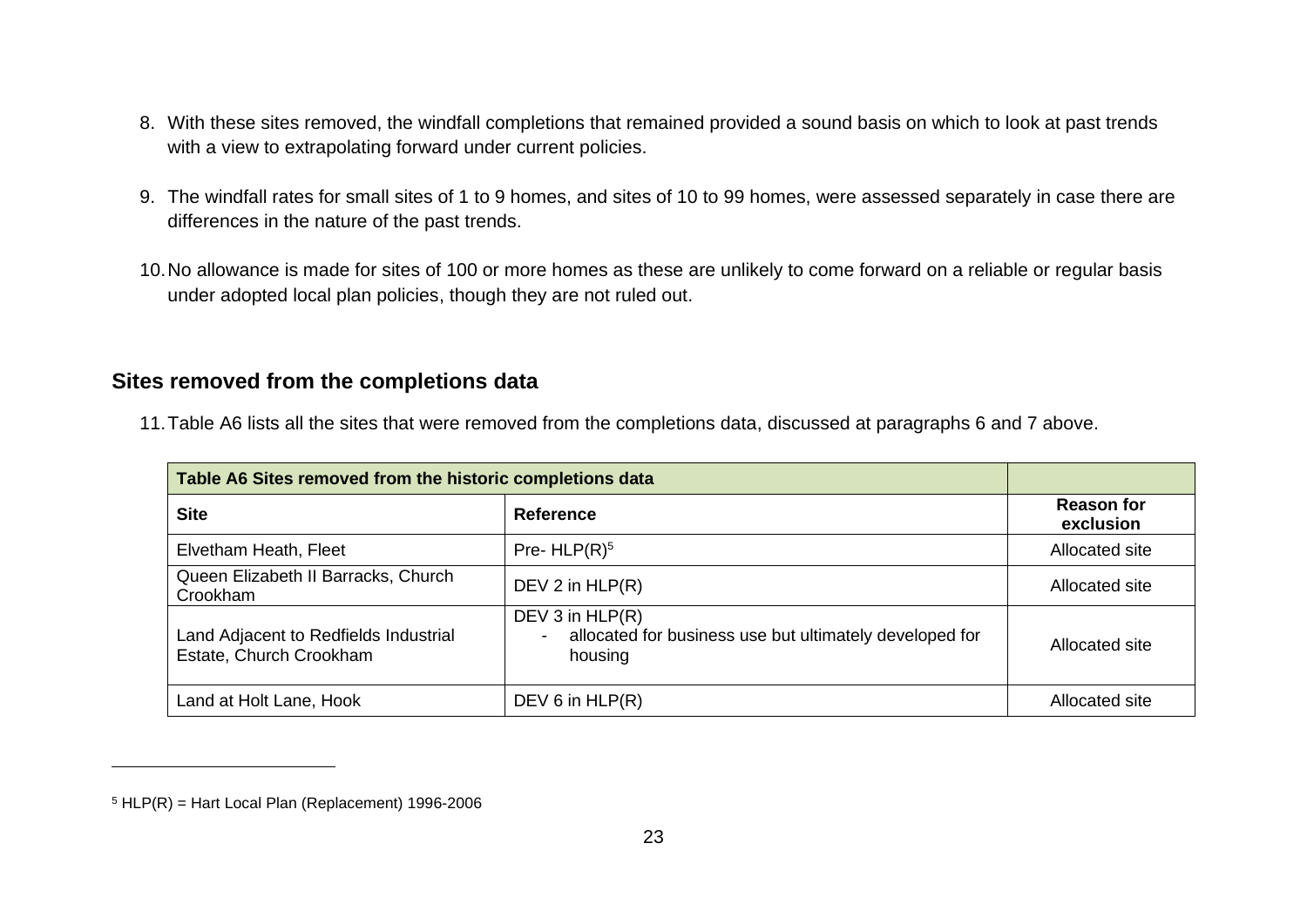| Table A6 Sites removed from the historic completions data        |                                                                                                                                                                                                                                            |                                                  |
|------------------------------------------------------------------|--------------------------------------------------------------------------------------------------------------------------------------------------------------------------------------------------------------------------------------------|--------------------------------------------------|
| Land South-East of Queens Road, North<br>Warnborough             | DEV 8 in HLP(R)                                                                                                                                                                                                                            | Allocated site                                   |
| Dilly Lane, Hartley Wintney                                      | DEV 9 in HLP(R) and ALT DEV 9 in the HLP(R) First Alterations                                                                                                                                                                              | Allocated site                                   |
| Guillemont Barracks, Hawley (Sun Park)                           | DEV 10 in $HLP(R)$<br>allocated for business use but ultimately developed for<br>housing<br>also subsequently allocated for housing in a draft HLP32<br>but permitted before the submission plan was finalised<br>and hence not allocated. | Allocated site                                   |
| Redfields Garden Centre, Church<br>Crookham                      | DEV15 in HLP(R) Planning application 13/02256/MAJOR "The<br>Gables"                                                                                                                                                                        | Allocated site                                   |
| Clark's Farm, Darby Green                                        | DEV17 in HLP(R)<br>allocated for business use but ultimately developed for<br>$\overline{\phantom{0}}$<br>housing                                                                                                                          | Allocated site                                   |
| Land off Sandhurst Road, Yateley                                 | DEV21 and DEV22<br>allocated for business and leisure uses but ultimately<br>developed for housing (Extra Care)                                                                                                                            | Allocated site                                   |
| Reserve Housing Site, West of Hitches<br>Lane, Fleet (Edenbrook) | DEV23 in HLP(R)                                                                                                                                                                                                                            | Allocated site                                   |
| <b>Hartland Village</b>                                          | Allocated in the Hart Local Plan (Strategy and Sites) 2032                                                                                                                                                                                 | Allocated site                                   |
| Land to the north of London Road, Hook                           | 14/00733/MAJOR, 17/01123/REM, 17/01743/REM,<br>18/00509/REM                                                                                                                                                                                | Countryside site -<br>extension to<br>settlement |
| Edenbrook South, Fleet                                           | 15/00154/MAJOR, 17/00372/FUL, 18/02150/FUL                                                                                                                                                                                                 | Countryside site -<br>extension to<br>settlement |
| Land North of Netherhouse Copse, Fleet                           | 16/01651/OUT, 18/01795/REM, 19/01472/REM,<br>19/02251/REM, 19/02471/REM                                                                                                                                                                    | Countryside site -<br>extension to<br>settlement |
| Land at Watery Lane, Fleet                                       | 17/00264/REM                                                                                                                                                                                                                               | Countryside site -<br>extension to<br>settlement |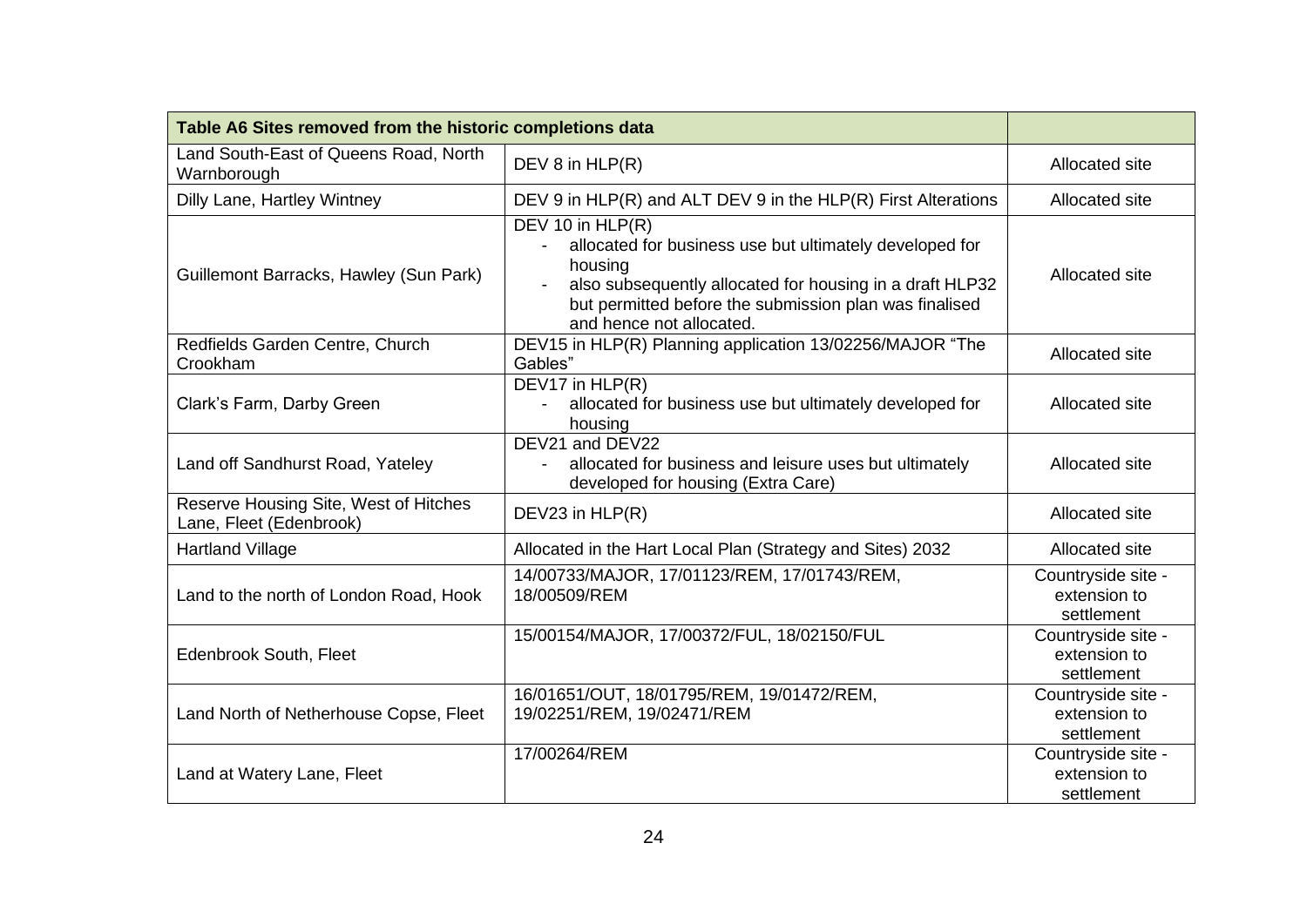| Table A6 Sites removed from the historic completions data |                |                      |
|-----------------------------------------------------------|----------------|----------------------|
|                                                           | 17/02793/REM   | Countryside site -   |
| Moulsham Lane, Yateley                                    |                | extension to         |
|                                                           |                | settlement           |
| Hatchwood Place Land adjacent to                          | 13/02085/MAJOR | Countryside site -   |
| Farnham Road, Odiham                                      |                | extension to         |
|                                                           |                | settlement           |
| Rifle Range Farm, Fleet Road, Hartley                     | 14/00593/MAJOR | Countryside site -   |
| Wintney                                                   |                | extension to         |
|                                                           |                | settlement           |
| Land at Odiham Road, Riseley                              | 18/00242/REM   | Countryside site -   |
|                                                           |                | extension to         |
|                                                           |                | settlement           |
| Hatchwood Cottage Land, South of                          | 16/00606/REM   | Countryside site -   |
| Farnham Road, Odiham                                      |                | extension to         |
|                                                           |                | settlement           |
| Land adjacent to Reading Road, Hook                       | 15/00697/REM   | Countryside site -   |
|                                                           |                | extension to         |
|                                                           |                | settlement           |
| Land at Knight Close, Crookham Village                    | 14/01152/MAJOR | Countryside site -   |
|                                                           |                | extension to         |
|                                                           |                | settlement           |
| Dilly Lane (Phase 2), Hartley Wintney                     | 12/02427/MAJOR | Countryside site -   |
|                                                           |                | extension to         |
|                                                           |                | settlement           |
| Land Adjacent The Coach House And                         | 03/00019/FUL   |                      |
| Oak Hollow Reading Road Eversley                          |                | Rural exception site |
| <b>Centre Hook</b>                                        |                |                      |
| Land At Gaston Lane South Warnborough                     | 05/02332/FUL   | Rural exception site |
| Hook                                                      |                |                      |
| Land North Of Reading Road Eversley                       | 12/02114/FUL   | Rural exception site |
| Hook                                                      |                |                      |
| Land To The North Of Cowfold Lane                         | 13/00254/FUL   | Rural exception site |
| <b>Rotherwick Hook</b>                                    |                |                      |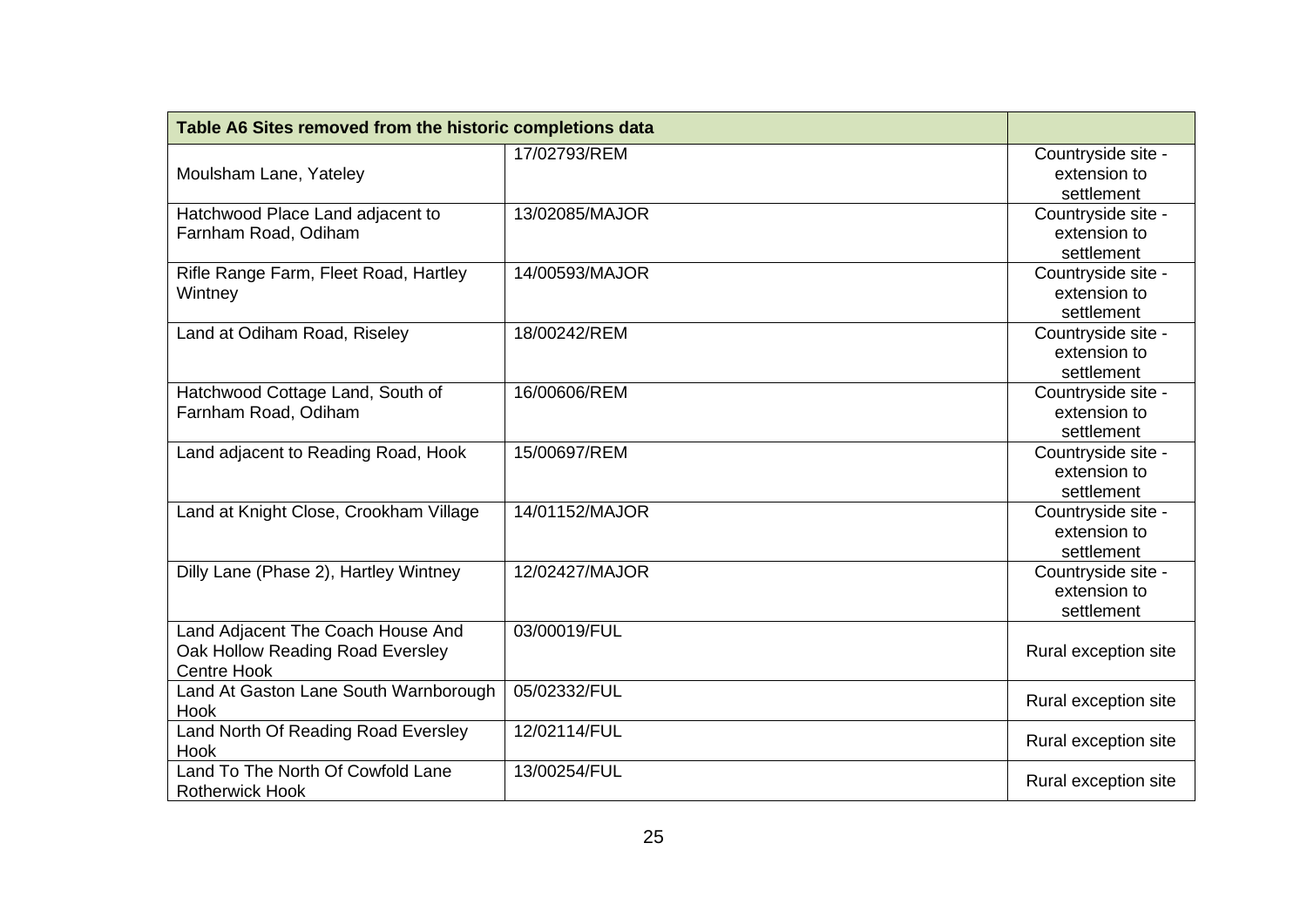| Table A6 Sites removed from the historic completions data |                              |                      |
|-----------------------------------------------------------|------------------------------|----------------------|
| <b>Bartley House, Hook</b>                                | 16/03378/FUL                 | Main employment site |
| Landata House, Hook                                       | 15/01603/FUL                 | Main employment site |
| Greenwell Providence House, Hook                          | 16/00883/PRIOR, 17/02465/FUL | Main employment site |
| Fleet House, Fleet                                        | 16/01267/PRIOR, 16/03332/FUL | Main employment site |
| Lorica House, Fleet                                       | 18/00649/PRIOR, 17/01977/FUL | Main employment site |
| Infineon House, Fleet                                     | 18/00650/PRIOR, 17/01978/FUL | Main employment site |
| Oak House, Fleet                                          | 15/01857/FUL, 16/01441/FUL   | Main employment site |
| <b>Teksys House, Fleet</b>                                | 15/00137/PNDW                | Main employment site |
| Vantage House, Hook                                       | 17/00526/PRIOR               | Main employment site |
| Finn's Business Park, Crondall                            | 16/00471/PRIOR               | Main employment site |

12.With the sites listed above removed, the adjusted completions data from 2001 to 2021 is shown at Figure A6.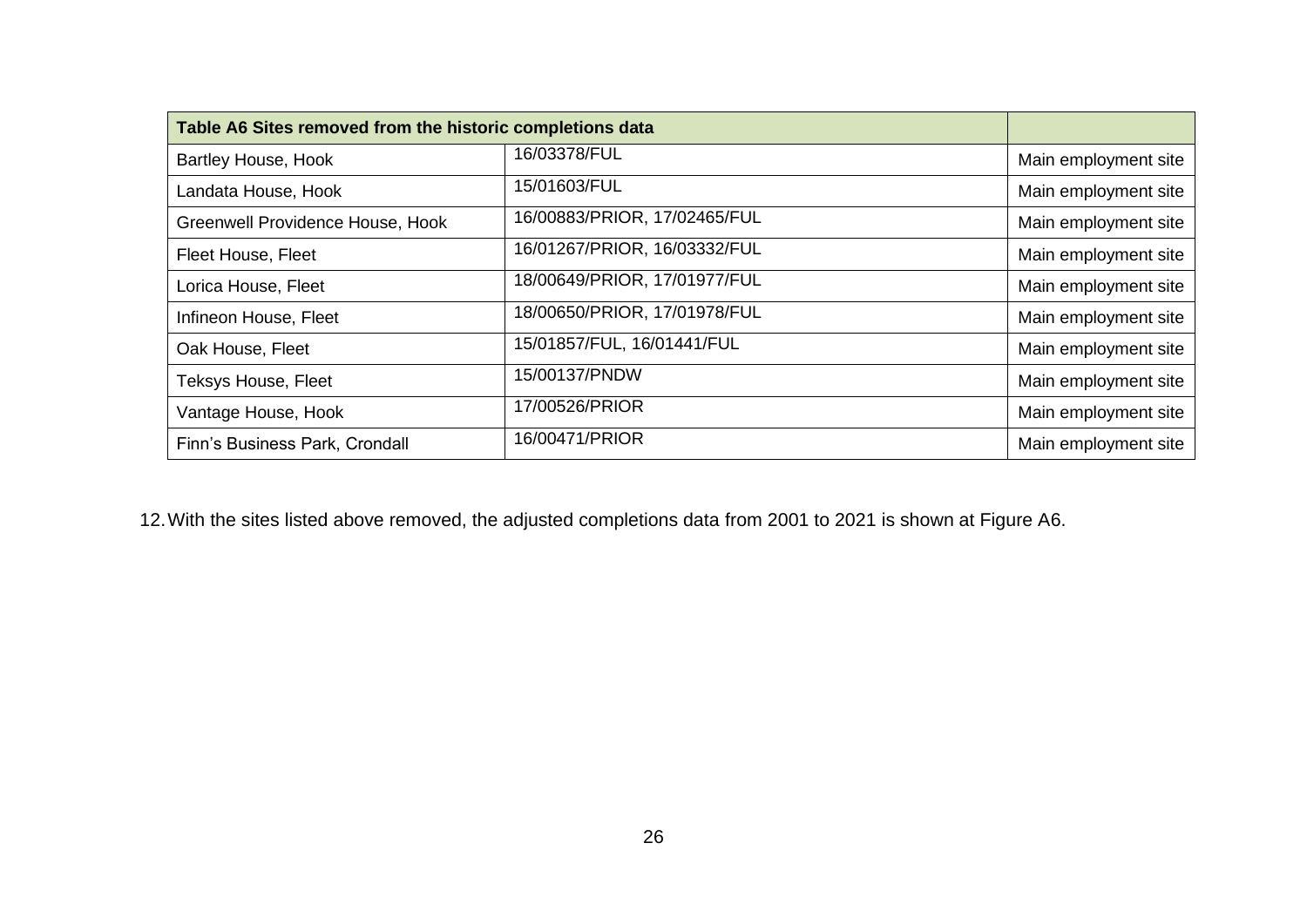

### **Figure A6: Adjusted completions for small sites (1 to 9 homes) and large sites of 10 to 99 homes**

### **Windfall allowance for small sites of 1 to 9 homes**

- 13.The average annual delivery from small sites, using the adjusted completions data over the 20-year period is 65 homes.
- 14.The low levels of completions around 2009 were due to the moratorium on development resulting from the Thames Basin Heaths SPA designation. Since 2011 completions have been between 51 and 98 homes each year - an average of 68 per year.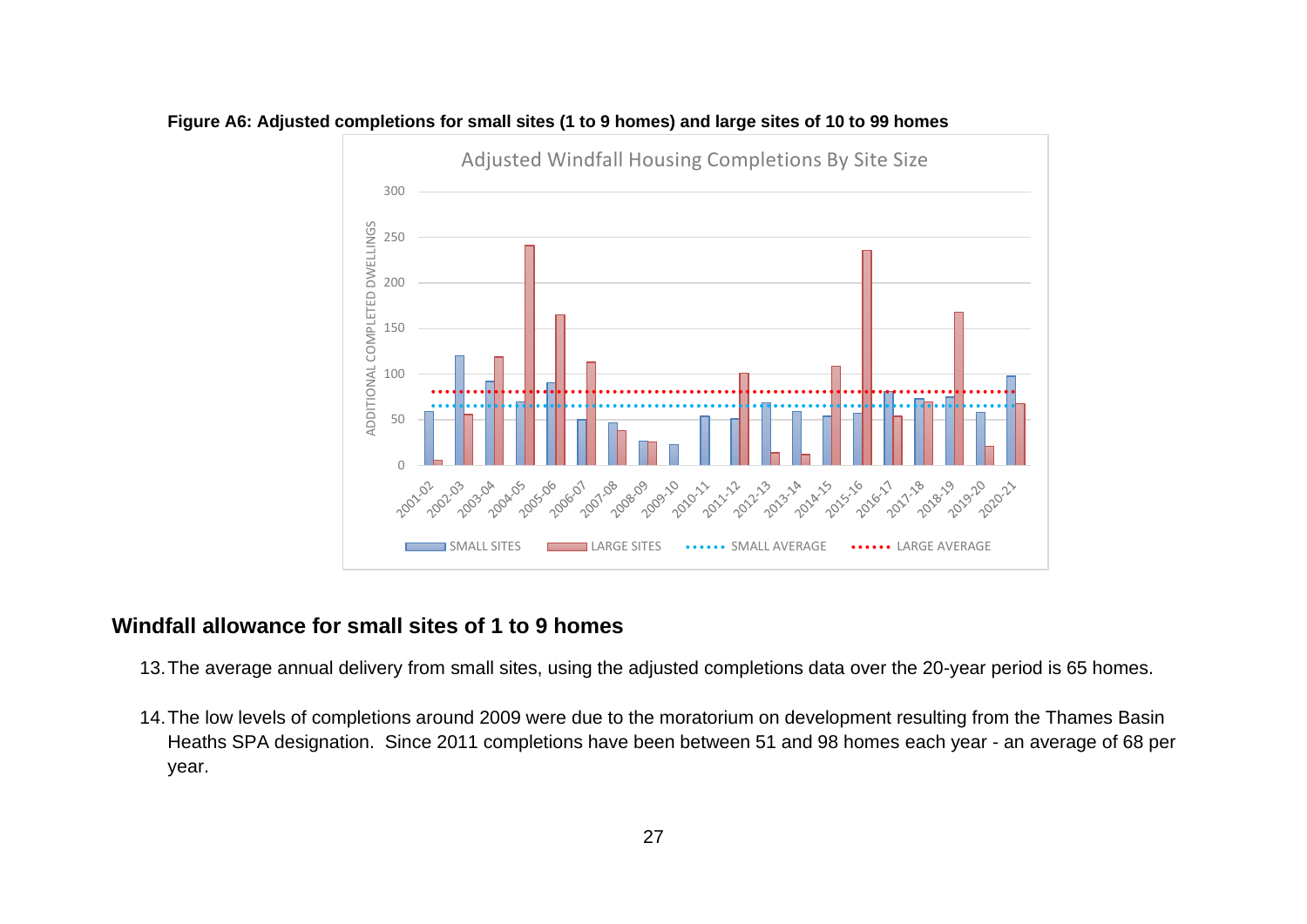- 15.A windfall allowance of 50 homes per annum from small sites is considered reasonable without being over-optimistic. Using the adjusted completions data, 50 homes per year is 15 fewer than the overall mean since 2001 – a discount rate of 23%. Looking at a more recent time frame since 2011 (post the SPA moratorium) a windfall rate of 50 homes per year would be 18 homes per year fewer than the average since 2011 - a 26% discount rate. This level of discounting provides a reasonable buffer against the delivery in any given year dipping below the average.
- 16.To avoid double counting with planning permission, no small site windfall allowance is made for years 1, 2 and 3. It is assumed that homes completed in those years will already have planning permission. Table A6.2 below shows anticipated delivery from specific, deliverable small sites and the windfall allowance from small sites.

|                                                               | 2021/22 | က<br>$\overline{\mathbf{S}}$<br>$\mathbf{\Omega}$<br>202 | 2023/24 | 2024/25 | 5/26<br>202 | 2026/27 | 2027/28 | 2028/29 | 2029/30 | 2030/31 | 2031/32 | <b>Totals</b> |
|---------------------------------------------------------------|---------|----------------------------------------------------------|---------|---------|-------------|---------|---------|---------|---------|---------|---------|---------------|
| Homes under construction on deliverable sites of<br>1-9 units | 49      |                                                          |         |         |             |         |         |         |         |         |         | 49            |
| Homes not started on deliverable sites of 1-9<br>units        |         | 50                                                       | 32      |         |             |         |         |         |         |         |         | 82            |
| Windfall allowance for sites of 1-9 homes                     | 0       |                                                          | 0       | 50      | 50          | 50      | 50      | 50      | 50      | 50      | 50      | 400           |

### **Table A6.2 Projected completions on small sites of 1 to 9 homes**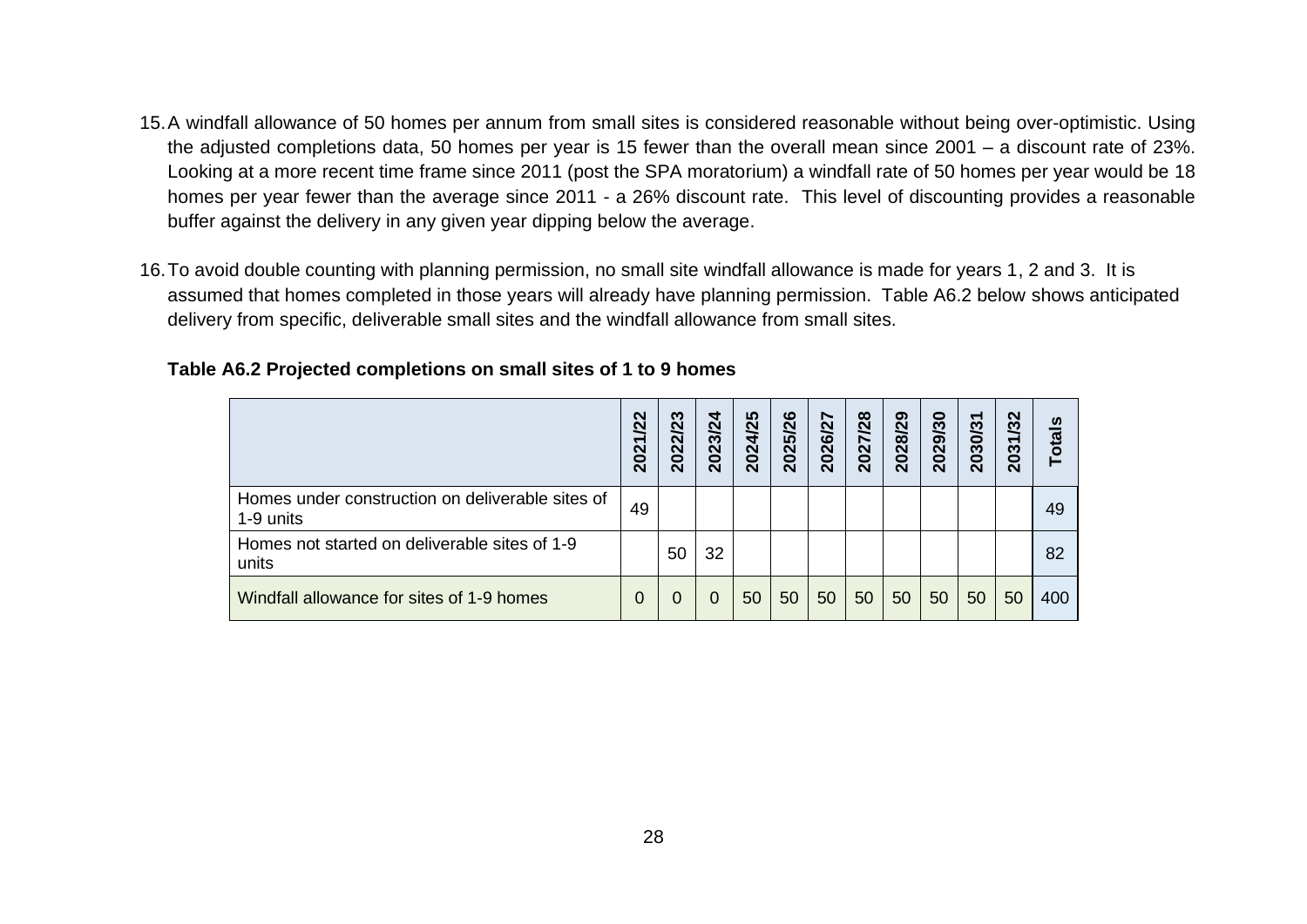### **Windfall allowance for large sites of 10 to 99 homes**

- 17.The average annual delivery from large windfall sites of 10 to 99 homes over the 20-year period, using the adjusted set of completions data, is 81 homes per annum. This is a greater contribution to overall supply than from small windfall sites, and so it is important to include a windfall allowance from this source.
- 18.As Figure A6 shows, delivery from these sites tends to fluctuate more widely year to year than for small sites, reducing certainty as to what could happen in future years. This suggests a greater degree of caution is required when developing a windfall allowance i.e., a greater degree of discounting is needed when extrapolating past trends.
- 19.A round figure of 50 homes per year is considered a reasonable estimate of future windfall from sites of this size. This amounts to a 38% discount from the average levels of delivery, which is a sizeable discount, but which also recognises the contribution that these sites do make to supply.
- 20.To avoid double counting with planning permissions, no windfall allowance is made for years 1, 2 and 3. This is a cautious approach because in practice some windfall could take place within that 3-year time frame from sites yet to secure planning permission. Table A6.3 below shows the large site windfall allowance going forward alongside projected completions from deliverable sites of 10 to 99 homes.

|                                                  | /22<br>2021 | 23<br>022<br>$\overline{\mathbf{N}}$ | 2023/24 | <b>25</b><br>2024 | 26<br>025<br>$\mathbf{\tilde{N}}$ | 2026/27 | 2027/28 | 028/29<br>$\mathbf{\tilde{N}}$ | 2029/30 | 030/31<br>$\mathbf{\Omega}$ | 2031/32 | <b>Totals</b> |
|--------------------------------------------------|-------------|--------------------------------------|---------|-------------------|-----------------------------------|---------|---------|--------------------------------|---------|-----------------------------|---------|---------------|
| Deliverable sites of 10 to 99 homes              | 64          | 107                                  |         |                   |                                   |         |         |                                |         |                             |         | 171           |
| Windfall allowance from sites of 10 to 100 homes |             |                                      | 0       | 50                | 50                                | 50      | 50      | 50                             | 50      | 50                          | 50      | 400           |

|  | Table A6.5 Projected completions on large sites of 10 to 99 homes |  |  |
|--|-------------------------------------------------------------------|--|--|
|--|-------------------------------------------------------------------|--|--|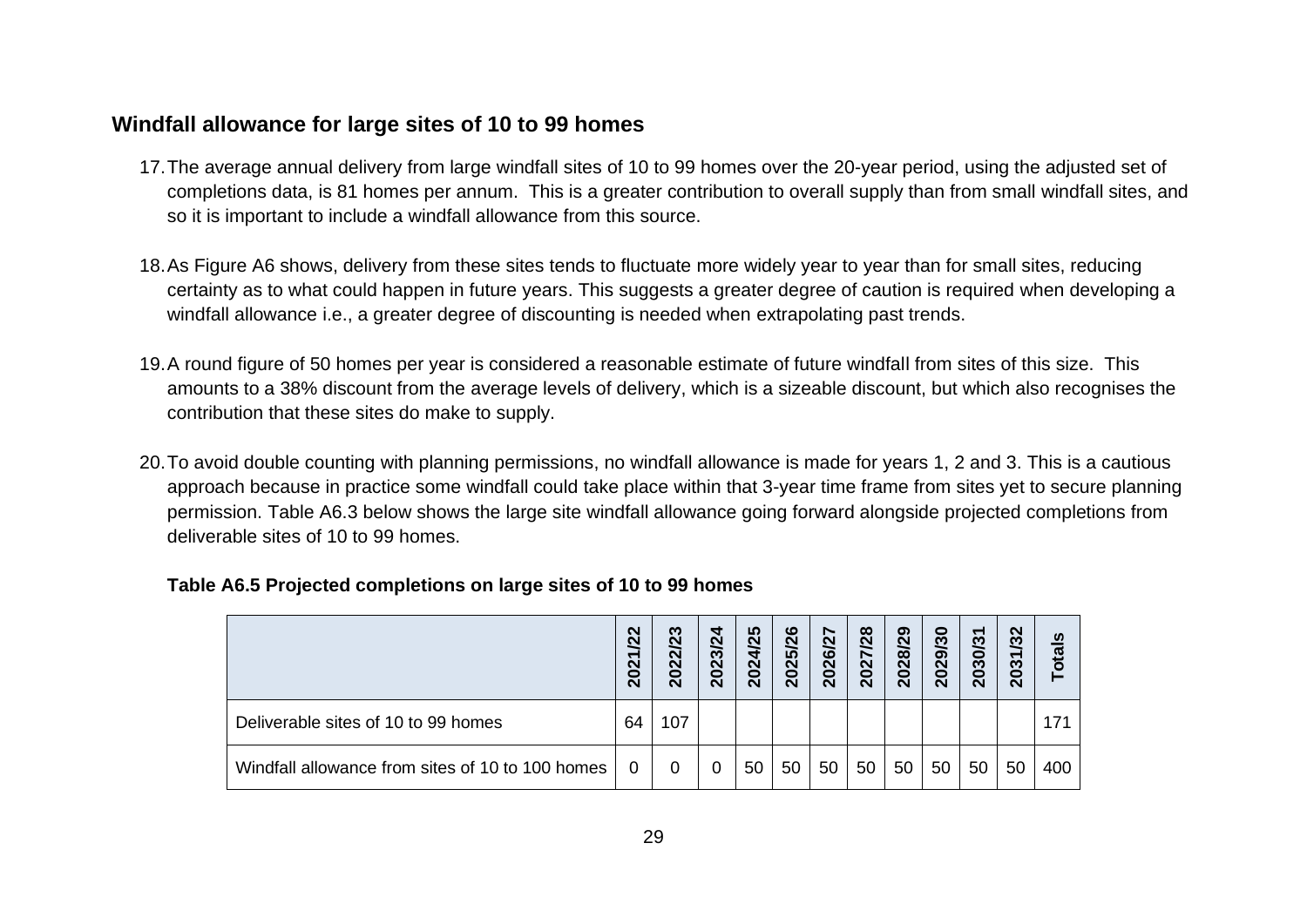# **Appendix 9: Housing Trajectory 2014 to 2032 at 1 April 2021**

|                                                         | 2014/15 | 2015/16 | 2016/17 | 2017/18 | 2018/19 | 2019/20 | 2020/21 | 2021/22        | 2022/23      | 2023/24      | 2024/25  | 2025/26        | 2026/27     | 2027/28        | 2028/29        | 2029/30     | 2030/31        | 2031/32        | <b>Totals</b> |
|---------------------------------------------------------|---------|---------|---------|---------|---------|---------|---------|----------------|--------------|--------------|----------|----------------|-------------|----------------|----------------|-------------|----------------|----------------|---------------|
| Annual requirement                                      | 423     | 423     | 423     | 423     | 423     | 423     | 423     | 423            | 423          | 423          | 423      | 423            | 423         | 423            | 423            | 423         | 423            | 423            | 7,614         |
| Cumulative<br>requirement                               | 423     | 846     | 1269    | 1692    | 2115    | 2538    | 2961    | 3384           | 3807         | 4230         | 4653     | 5076           | 5499        | 5922           | 6345           | 6768        | 7191           | 7614           | n/a           |
| Completions                                             | 338     | 705     | 623     | 551     | 608     | 607     | 581     |                |              |              |          |                |             |                |                |             |                |                | 4,013         |
| Deliverable sites of 1-9<br>homes under<br>construction |         |         |         |         |         |         |         | 49             |              |              |          |                |             |                |                |             |                |                | 49            |
| Deliverable sites of 1-9<br>homes not started           |         |         |         |         |         |         |         | $\Omega$       | 50           | 32           |          |                |             |                |                |             |                |                | 82            |
| <b>Windfall allowance</b><br>sites of 1-9 homes         |         |         |         |         |         |         |         | $\Omega$       | $\Omega$     | $\mathbf{0}$ | 50       | 50             | 50          | 50             | 50             | 50          | 50             | 50             | 400           |
| Deliverable sites of 10<br>- 100 or more homes          |         |         |         |         |         |         |         | 64             | 107          | $\mathbf 0$  | $\Omega$ | $\overline{0}$ | $\mathbf 0$ | $\overline{0}$ | $\overline{0}$ | $\mathbf 0$ | $\overline{0}$ | $\overline{0}$ | 171           |
| <b>Windfall allowance</b><br>sites of 10 to 99<br>homes |         |         |         |         |         |         |         | $\overline{0}$ | $\mathbf{0}$ | $\mathbf{0}$ | 50       | 50             | 50          | 50             | 50             | 50          | 50             | 50             | 400           |
| Deliverable sites of<br>100 or homes                    |         |         |         |         |         |         |         | 528            | 432          | 361          | 282      | 214            | 251         | 194            | 130            | 112         | 124            | 123            | 2,751         |
| Odiham & North<br>Warnborough<br>Neighbourhood Plan*    |         |         |         |         |         |         |         | $\Omega$       | $\mathbf 0$  | $\mathbf{0}$ | $\Omega$ | $\Omega$       | 46          | 15             | 12             | 15          | 15             | 9              | 112           |
| <b>Total homes</b>                                      | 338     | 705     | 623     | 551     | 608     | 607     | 581     | 641            | 589          | 393          | 382      | 314            | 397         | 309            | 242            | 227         | 239            | 232            | 7,978         |
| <b>Cumulative projected</b><br>completions              | 338     | 1043    | 1666    | 2217    | 2825    | 3432    | 4013    | 4654           | 5243         | 5636         | 6018     | 6332           | 6729        | 7038           | 7280           | 7507        | 7746           | 7978           |               |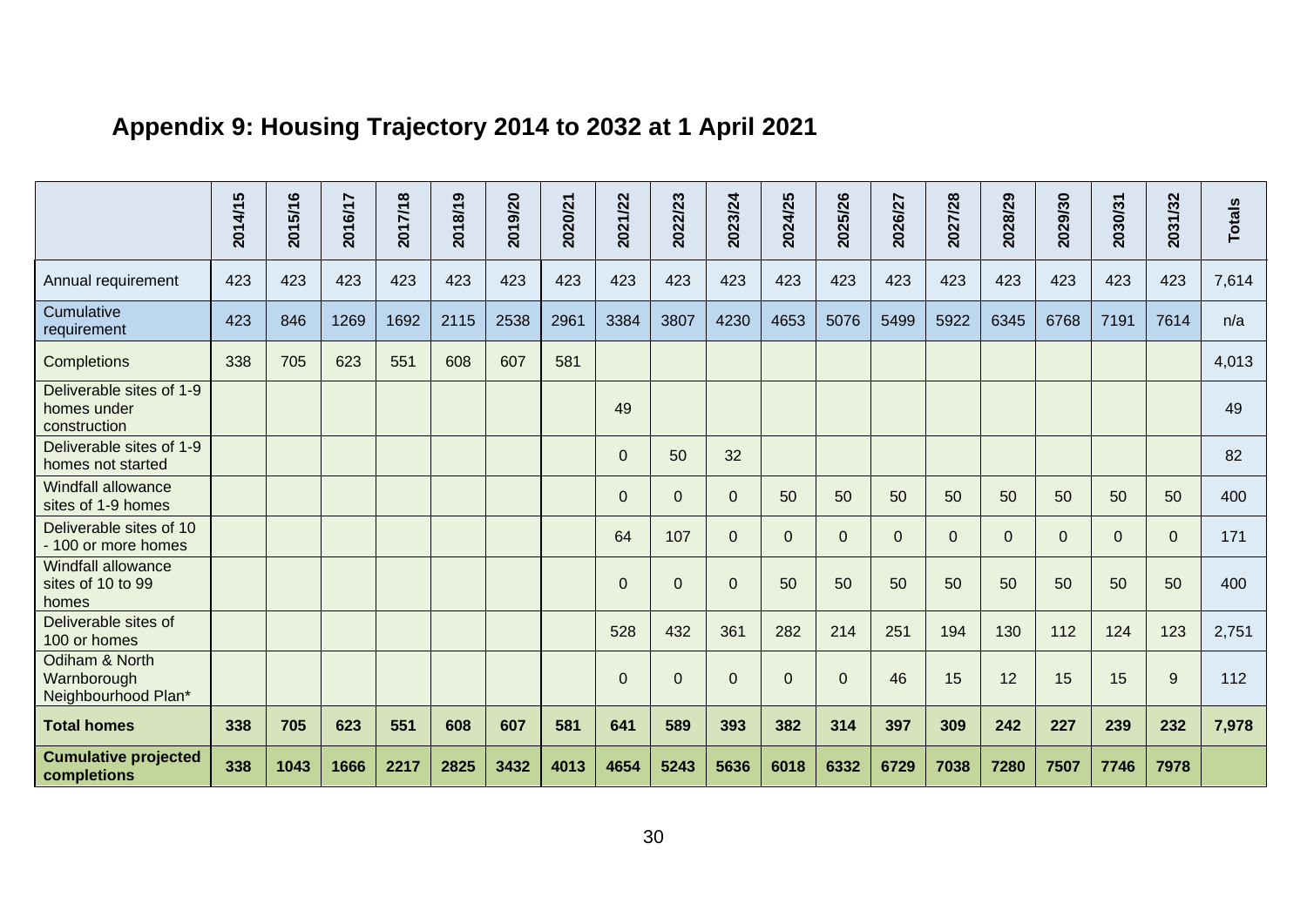\*Odiham & North Warnborough Neighbourhood Plan sites are site allocations for new homes in the neighbourhood plan that did not yet benefit from planning permission at 1 April 2021. These sites form part of the housing trajectory but are not deemed to be deliverable at 1 April 2021 and so do not form part of the five year land supply. For clarity, the table below excludes the site allocation 'Land at Crumplins Yard' because that site was granted permission for 8 homes (16/00635/FUL) and is counted in the figure for deliverable sites of 1 to 9 homes.

| <b>Site Name</b>                      | Number of<br>homes | 2026/27 | 2027/28 | 2028/29 | 2029/30 | 2030/31 | 2031/32 |
|---------------------------------------|--------------------|---------|---------|---------|---------|---------|---------|
| Land at Hook Road North Warnborough   | 15                 |         | 15      |         |         |         |         |
| Land at Albion Yard North Warnborough | 12                 |         |         | 12      |         |         |         |
| Land at Dunley's Hill, Odiham         | 30                 |         |         |         | 15      | 15      |         |
| Land at 4 Western Lane, Odiham        | 16 <sup>6</sup>    | 16      |         |         |         |         |         |
| Land at Longwood, Odiham              | 9                  |         |         |         |         |         | 9       |
| Land next to Crownfields, Odiham      | 30                 | 30      |         |         |         |         |         |
| <b>Total</b>                          | 112                | 46      | 15      | 12      | 15      | 15      | 9       |

<sup>&</sup>lt;sup>6</sup> Notional capacity in the O&NW NP is 15 homes, but 16 homes were granted planning permission 10 June 2021 - 19/02541/FUL. In practice this site is likely to be built out before the date indicated and form part of the five-year supply but this document is based on information at 1<sup>st</sup> April 2021 when it did not yet have permission.